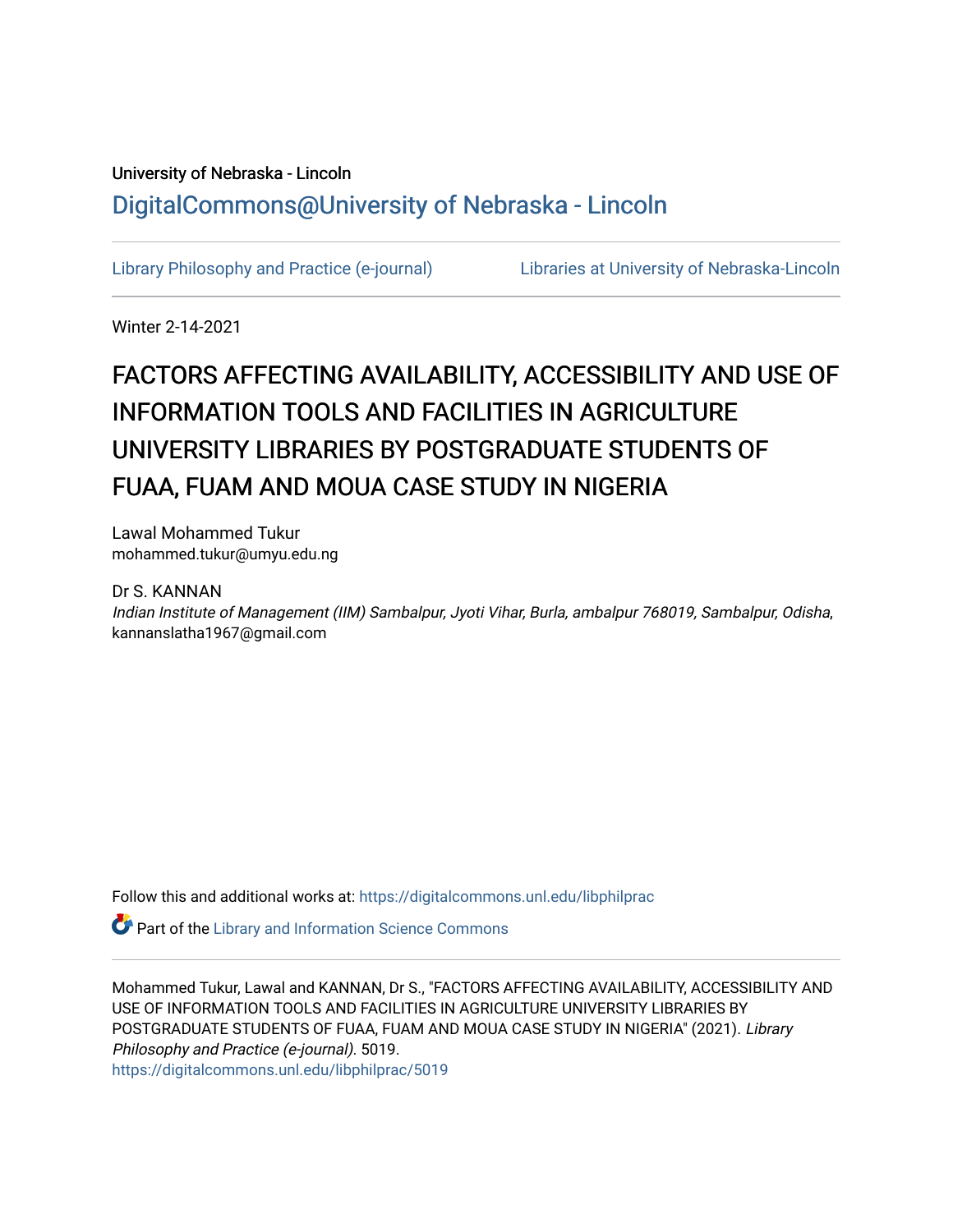# FACTORS AFFECTING AVAILABILITY, ACCESSIBILITY AND USE OF INFORMATION TOOLS AND FACILITIES IN AGRICULTURE UNIVERSITY LIBRARIES BY POSTGRADUATE STUDENTS OF FUAA, FUAM AND MOUA CASE STUDY IN NIGERIA

*Dr S KANNAN University Librarian Indian Institute of Management (IIM) Sambalpur, Jyoti Vihar, Burla, ambalpur 768019, Sambalpur, Odisha Email: kannanslatha1967@gmail.com Mohammed Tukur Lawal, Research Scholar, Department of Library and Information Science SRM University, Sonepat, Haryana, India Email: [mohammed.tukur@umyu.edu.ng](mailto:mohammed.tukur@umyu.edu.ng)*

#### Abstract

The case study is to identify the Factors Affecting Availability, Accessibility and Use of Information Tools and Facilities in Agriculture University Libraries by Postgraduate Students of FUAA, FUAM AND MOUA CASE STUDY in Nigeria. A quantitative method was adopted. Random sampling strategy was used. A method of data collection is questionnaire administered to users of the libraries sampled. Major findings testify that, the current agricultural information available, accessible and utilized is insufficient and agricultural information was inadequate in agriculture university libraries in studied. ICTs infrastructure and internet services existed in agriculture university libraries but were not well developed; constraints confronted the users, includes internet connectivity, power failure, attitudes of the staffs, current information resources particularly e-journals and e-books, information resources related to agricultural information such as databases, e-journals, e-books were the information needs identified are not much available. The study recommended, the Improvement of the existing information resources and facilities for the user's information needs and where possible new qualified library professionals should be employ. Subscriptions of offline databases such as, E-Granary to access agricultural information offline; overcoming constraints by focused library management; university authority, TETFund should look in to the possible area of income sources and funding the library beyond annual budget like consultancy services, printing, binding, publishing, donations from philanthropists. There is a need for policies that facilitate cooperation between agriculture university libraries and agricultural research institution libraries for collaboration and information sharing for collection, processing, storage and dissemination of agricultural information and the capturing, documenting and sharing of the resources

#### INTRODUCTION

Library is an institution where information resources are systematically selected, acquired, organized, processed, stored, managed, retrieved and disseminated by librarians; therefore, agricultural library in the other hand is a place established for the particular purpose of selecting, acquiring, organizing, processing and disseminating of relevant information resources, providing services and facilities to an institutions related to the curriculum and courses offered in the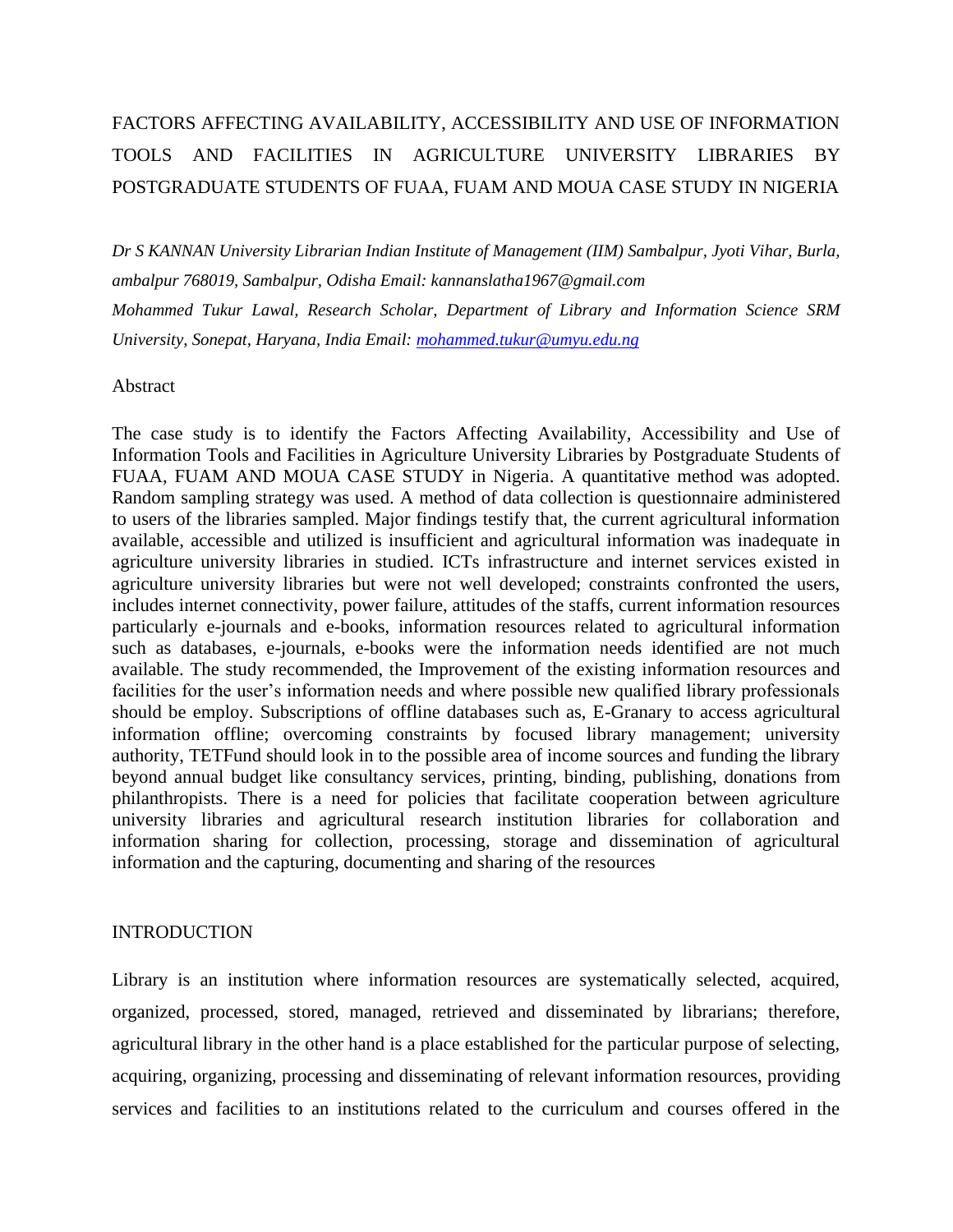Universities for agricultural research, teaching, learning and community services in order to achieve the goals and objectives of the institutions; In light of the above therefore, the essence of establishing the university of Agriculture libraries is to provide information resources, services and facilities to academics, researchers, students, livestock producers, agricultural business organizations, research workers and subject specialists with the anticipation to meet the challenge of man, food and hunger and to make for a sustainable development and economic growth in the country

#### **LITERATURE REVIEW**

#### **Types of Information Resources Available and accessible in Agriculture University Library**

Consequently, the study carried out by Vijayakumar (2017) opined that majority of the respondents said that newspapers, project reports, subject books, CD-ROM database and reference books are available and thesis, general books and web resources are less available. His views were corroborated by Kwaghgba and et-al (2015), Onye (2016), Yaseen and et-al (2016), Ajiji (2017), Aladeniyi and Temitope (2018) and Das Parnab (2015), while Abubakar (2017). It stressed the e-databases subscribed to research by agricultural scientists in federal University libraries in Nigeria such as AGORA and African Journals, others include CD-ROM, MEDLINE, PubMed, Biomed Central, Online and HINARI, CAB Abstracts, BEAST CD, VET CD, and TEEAL. This finding is agreed upon by Bello and Chioma (2020) an evaluation of the extent of ICT deployment in academic libraries in Oyo State, Nigeria, on the globalization of library and information services, where they confirmed the availability of E-Granary, EBSCOHOST, JSTOR, Jaypee Digital, HINARI, AGORA and OARE with the Directory of Open Access Journals (DOAJ) and partial Institutional Repository (IR).These views were agreed upon by Rukwaro (2015) Ekene and et-al (2016) They claimed that libraries receive information materials such as books, theses, papers, magazines, encyclopedias, dictionaries, e-journals e-books, etc. But Akpe and et-al (2018) has a different opinion where he stated that information resources are not sufficient. This indicates that the views of respondents on their responses to the types of information requirements in the Library are not too different from each other. The study conducted by Afianmagbon and et-al (2020) Availability of information resources as factors that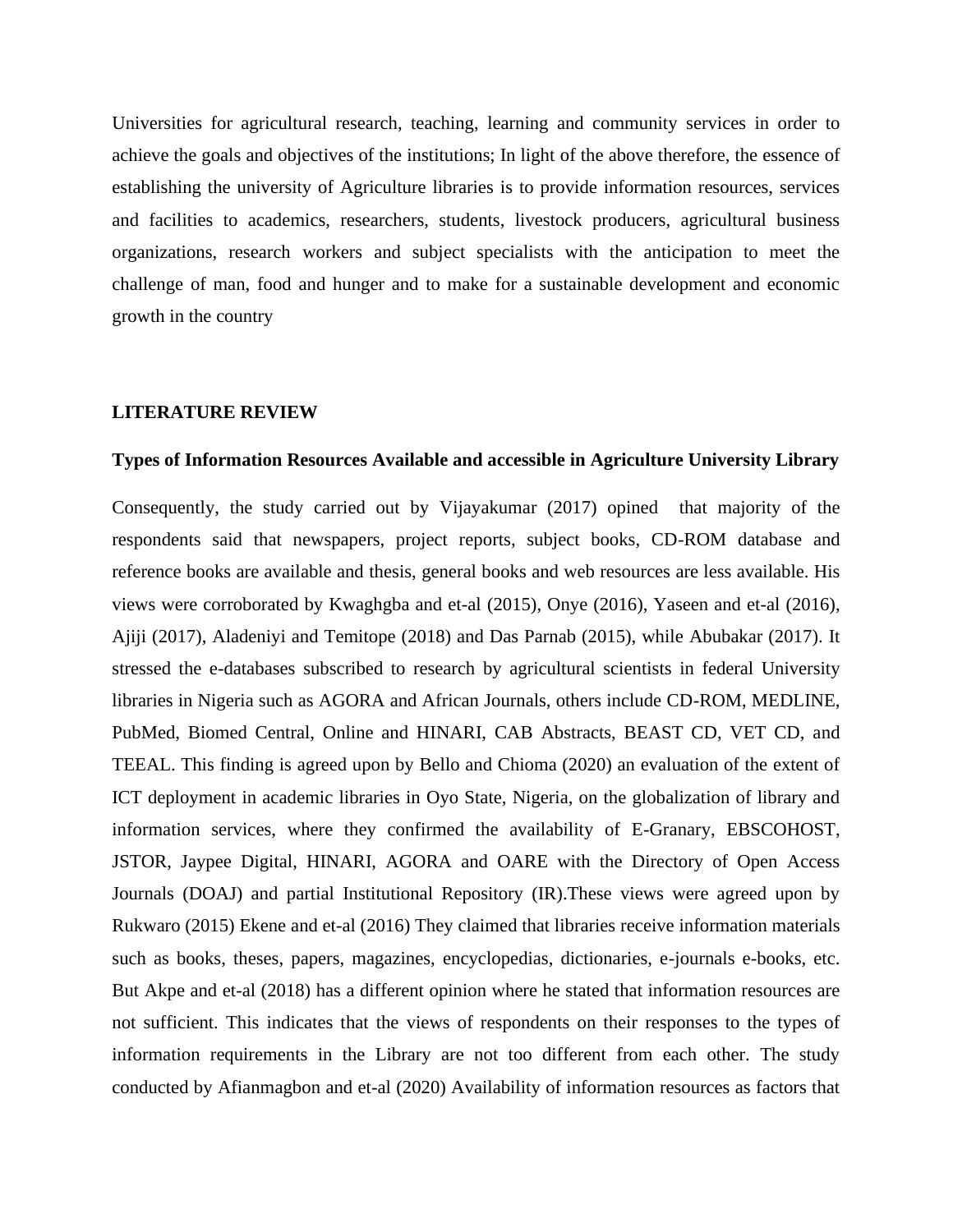influence research productivity of academic staff at Lead City University, Nigeria, on information literacy skills, indicates high level information resources availability to lecturers and other academic staff in Lead City University who are utilizing them in conducting researches. However, Abubakar (2020) a case study of pharmaceutical science students from the University of Jos investigated the availability and accessibility of information resources in university libraries for academic use by students and revealed that books are some of the library's information resources. Journal, web libraries and internet, e-books, computers, e-journals, encyclopedia index, handbooks, newspaper and magazines are other information resources that were strongly suggested by respondents, some of the data resources were shown poor, as revealed by respondents, while more than half of the respondents recognized them. They are: audio-visual conference proceedings and abstracts and indexes for monographs and regular CD-ROM databases. However, Kutu and Olabode (2020) has a different view in his study on the availability of information resources in libraries, as he stated that the most available print information resources were newspapers, textbooks and journal collections while the least available included indexes, technical reports and manuscripts. This view was corroborated by Ilogho and et-al (2020), Swaminathan and et-al (2020) and Babarinde and Festus (2020). In terms of accessibility, scholars have divergent views on accessing information resources. However, according to Jabbar et-al (2020), Study Accessibility and Use of Research Scholars' Institutional Repository: A Case of the COMSATS Institute of Information Technology, Lahore, they stated that users accessed Information Resources out of campus while other respondents accessed Information Resources within campus and some did so through IP and very few used other mode of access. This study is similar to that of Jan and Reman (2020) the University Students of Pakistan: A Quantitative Study of Khushal Khan Khattak University of Karak-Pakistan on Internet Usability and Accessibility, they found out that majority of the students of the Khushal Khan Khattak University Karakwas accessing the Internet at their homes, hostels and the University Library. Interestingly, others were accessing the Internet at classrooms and Computers. However, Olubiyo and Yemi (2020) have different view on their study On Knowledge, Accessibility and Use of Serial Publications among Adeyemi College of Education Undergraduate Students, Ondo Library, they stated that students access serial materials by asking staff, following directional signs, browsing racks and shelves and searching periodical catalogue in that order.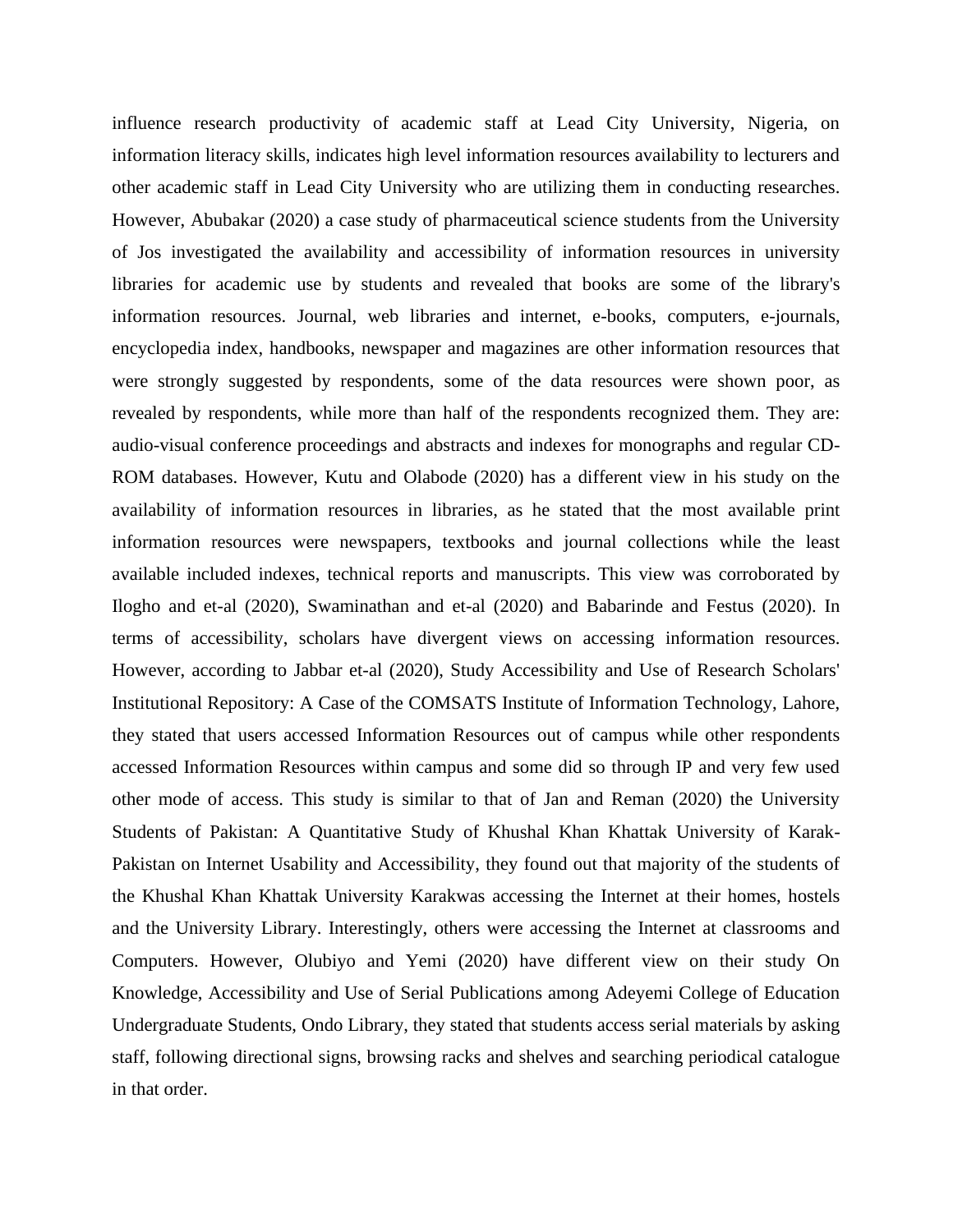#### **Types of Infrastructural Facilities Available in Agriculture University Libraries**

Gwang (2016) in the study the Influence of Planning on Infrastructural Resources Provision in Nigerian University Libraries investigated infrastructural resource provision in university libraries in Nigeria's North Central Zone and found that infrastructural resources were provided to a large extent and planning was found to have a significant influence on the provision of infrastructural resources in the university libraries. This study is relatively similar to Renge and S (2016 conducted among Yoga Science Libraries in Maharashtra on library services, facilities and information technology. Ifijehet- and et-al (2016) on the Digital Inclusion and Sustainable Development in Nigeria respectively where they agree upon the facilities available in their respective libraries; while Kalbande and Chavan (2017) report on the ICT infrastructure facilities at the Agriculture College Libraries of Maharashtra The study revealed that all computer libraries have internet connectivity facilities for accessing e-resources. Similarly Choudhary and Mukut (2017) An ICT Infrastructure and Application Evaluation was conducted in the Cachar District Selected College Libraries, Assam., The researcher said that in today's fast growing digital environment, it has become imperative for the library and information centers to implement ICT for effective management of library operations and providing user centric library services to meet the expectations of the new generation of tech-savvy library users. While Omeluzor and et-al (2017) stressed the infrastructure of libraries as an indicator of the turnover intentions of university librarians in Nigeria the outcome reported that some of the library services in university libraries in the two zones were severely dilapidated some were in a state of dilapidation, while others were nearly dilapidated; the air conditioner, the desks, the seats, the Internet and the power supply were severely dilapidated and almost dilapidated. Olasupo (2017) stressed that in library services, infrastructural facilities are necessary in order to allow librarians to provide customers with quality services. It can also increase the career and efficiency of librarians. However, most of the Agriculture University Libraries in Nigeria have inefficient infrastructural facilities for effective services based on the literature reviewed. The findings were corroborated that of Babatunde and et-al (2020), Mahanta (2020) and Abbas (2020)

These studies are very insightful to the current study because they examined the situation of Nigerian University Libraries with regard to the provision of information, services and adequate infrastructural facilities. For digital inclusion and sustainable development in the country,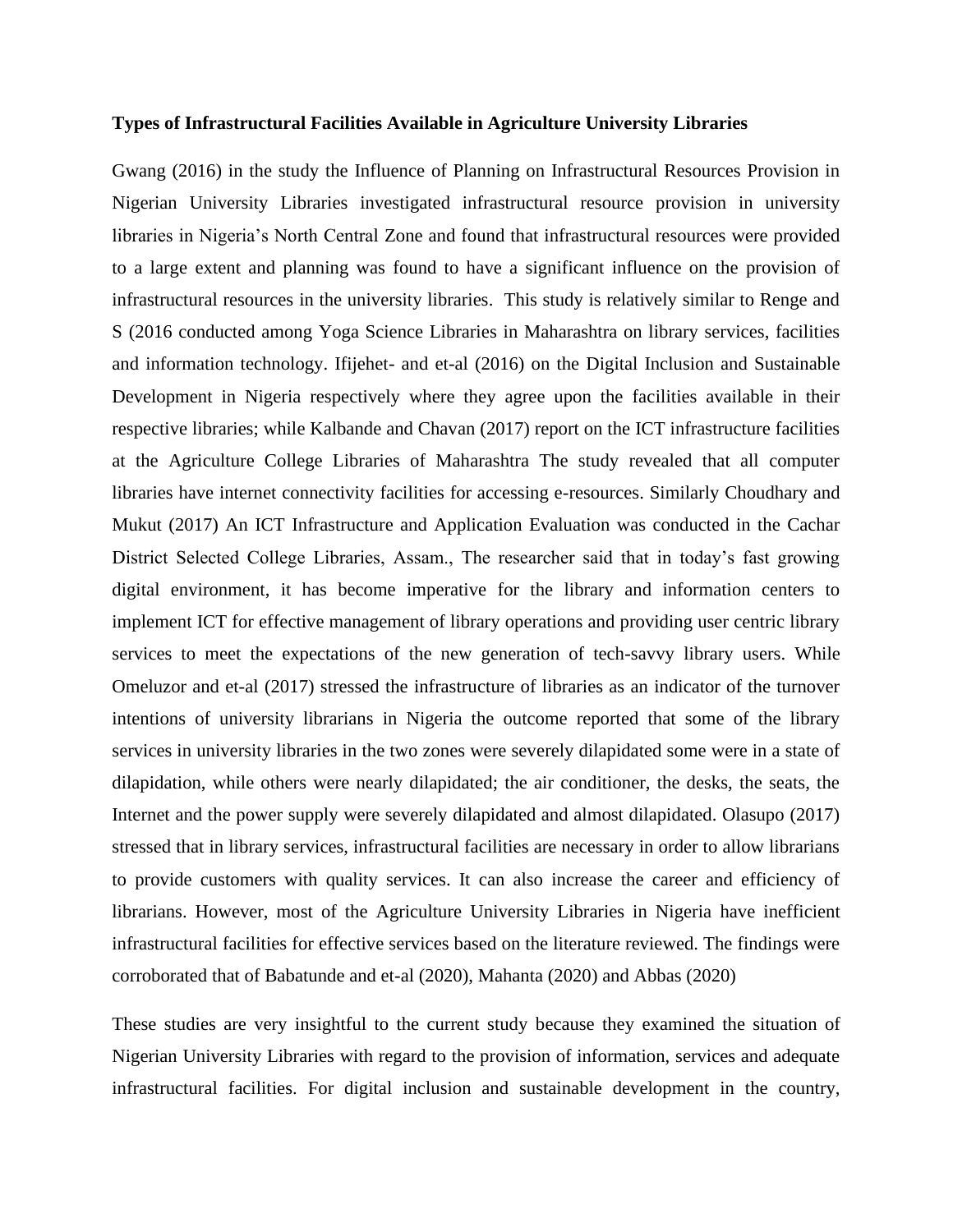effective planning should be implemented. To promote learning, librarians should be empowered with modern technical resources. Workers at the library must have access to training in ICT. Local and national programs and debates on internet policy, digital inclusion, connectivity and open data should include libraries. Agriculture University Libraries in the country should download free journals and e-databases and provide current information resources to users in their area of specialization as well as reduce the cost of access to the libraries. The study concludes that all the libraries sampled from the Agricultural University should have the requisite ICT infrastructure to access e-resources for the benefit of their users. The researcher emphasized that in today's fast-growing digital world, providing ICT facilities for the effective management of library operations and providing user library services to meet the needs of the new generation of tech-savvy library users has become imperative for the Agriculture University Library. The researcher emphasized the infrastructure of the Library as an indicator of the Librarians in Agriculture University Libraries in Nigeria's turnover intentions. In library services, infrastructural facilities are critical in enabling librarians to provide quality services to their clientele. It can also improve the career and productivity of librarians

#### **The Utilization of Information Resources and Facilities in Agriculture University Libraries**

The library is commonly referred to as the higher education institutions' information centre. It is responsible for the acquisition and provision of information tools, services and facilities and the promotion of teaching, study and involvement in the community. In view of the above, librarians conceived the concept of educating the user of the library in locating; finding and using the data they need on their everyday activities as the library "is a growing organism"

#### **The Use of Information Resources in Agriculture University Libraries**

In the same vein Oyewumi and et-al (2015) A research on Information Communication Technology (ICT) and its effect on the use of newspapers in University Libraries in Nigeria was conducted. The outcome clearly shows that most respondents used scholarly journals twice a month and on a monthly basis and used them deliberately for self-examination, learning more about a subject, assignment and coursework. The research also indicates that the participants can readily access academic journals. Most of them suggested that academic journals helped educate and guide them on how to conduct research and perform quality research. The finding was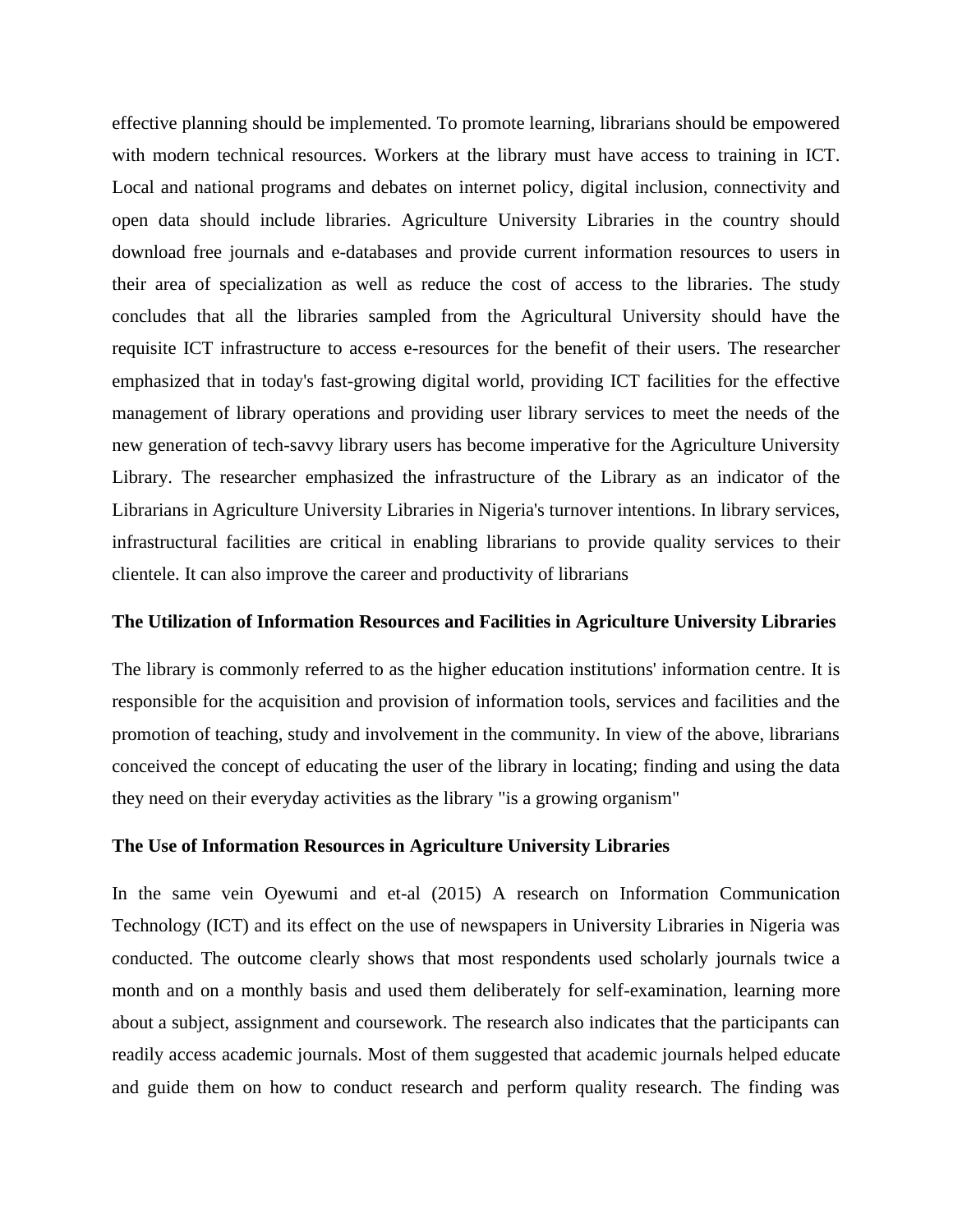agreed upon by Aba and et-al (2015) Oriogu and et-al (2015). A comparable view was that of the study carried out by students of the Federal University of Technology, Owerri, on the availability, accessibility and usage of library information services (FUTO).The study reveals that World Wide Web (WWW), e-mail services, e-journal, e-books, e-database and DVD/CD ROMS, textbooks and internet are the resources that students mainly utilize. They often use tools for electronic content, such as databases, electronic journals, and electronic books. cybercafés, reports, handbooks seminar/conference maps/atlas, frequently, while CeRA Journals Indiastat, CABI abstract horticulture online database, Agricultural Economics database EBSCO resource J-Gate Plus Fortnightly, FAO and Agricola Agricat were utilized moderately to prepare for examination, browsing the web, up-dating knowledge, in-depth research work, up-dating and correspondence lecture notes. The majority of respondents decided to use the information tools to acquire general information and for analysis, assignment and study purposes. The discoveries were supported by Owolabi and et-al (2016), Kumar (2017), Akpe and et-al (2018), Aladeniyi and Temitope (2018) and also Salubi and et-al (2018); while Madondo and et-al (2017) and Madu and et-al (2018) In their research on the use of electronic information services by undergraduate students at the Faculty of Management and Administration at the University of Africa, Mutare, Zimbabwe and on the availability and use of ICT for information retrieval by undergraduate students at the Ramat Library, University of Maiduguri, respectively, they have contrary views. They asserted that undergraduate students at Africa University typically use electronic information services inadequately the results revealed the low level of computer usage in the library for the retrieval of information. CD ROM use was very poor and there was a low degree of internet use. Most respondents also did not use e-mail in the Library for information retrieval.

In addition, the above studies show beyond reasonable doubt that the respondents used knowledge services with serious disagreement that there is a low level of resource utilization in some African countries including Nigeria. But the degree of consumption is very high in developing countries like India. However, it is of great concern to access and use agricultural information, tools, services and facilities in the Agriculture University Libraries in Nigeria. But since then, what has happened? Any of the barriers may be discovered through current research.

Utilization of Facilities in Agriculture University Libraries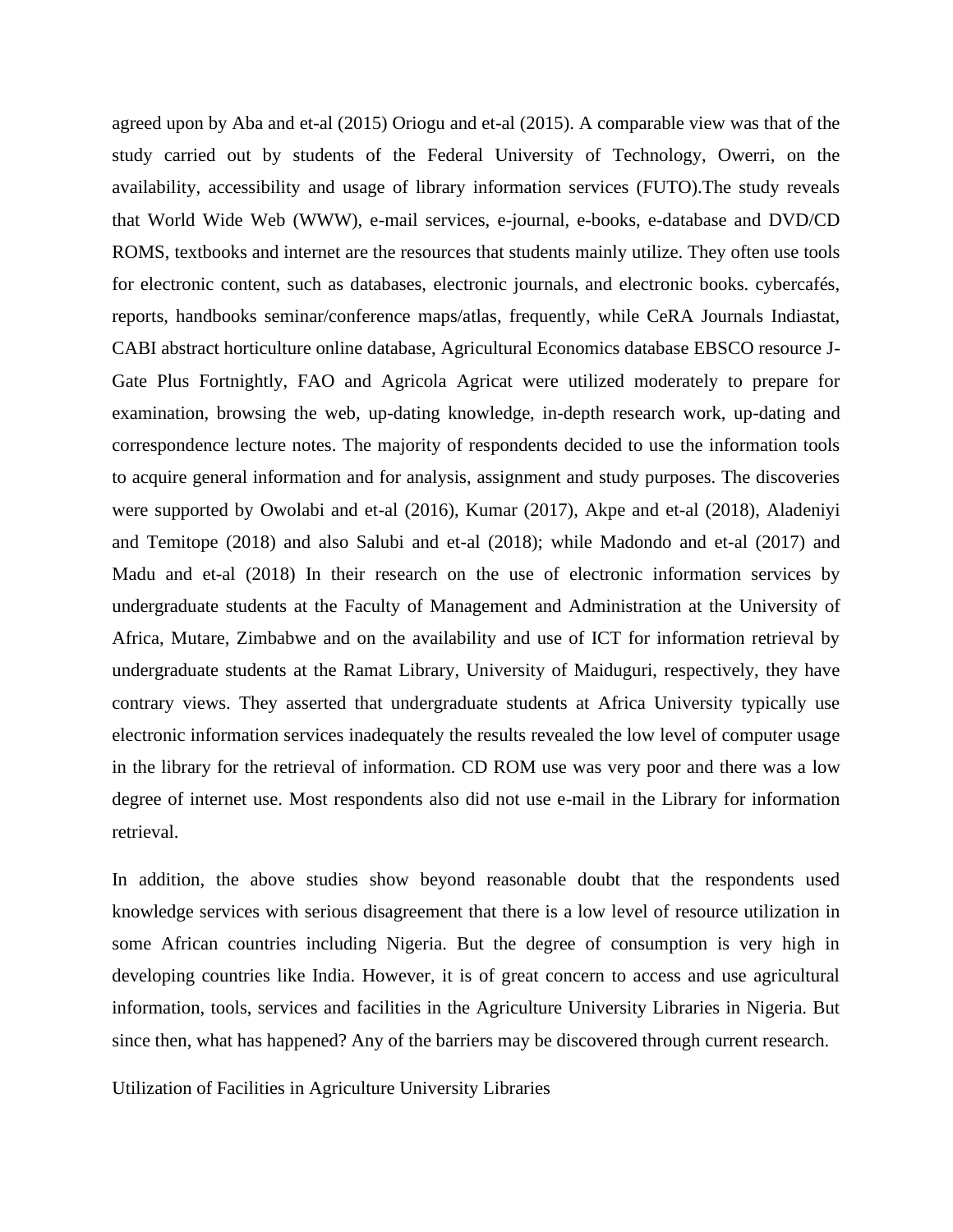Lodha and et-al (2013) opined that Library infrastructure is all the kinds of materials for discovery, searching, selection, ordering and receiving books, journals, films, newspapers, pamphlets or microforms designed for the preservation of resources in the library. The infrastructure includes required hardware, software, communication networks and other physical facilities, which helps to provide the system with good security and reliability in the long run and thus increases the overall performance of library services. This view was agreed upon by Renge and S (2016) in the study of Yoga-Science Libraries in Maharashtra, Library Services, Facilities and Information Technology. Similarly, Kalbande Chavan (2017) the ICT Infrastructure Facility analysis was conducted at the Agricultural College Libraries in Maharashtra. The research revealed that all libraries having computer facilities possess internet connection facilities for accessing e-resources. This finding is similar to that of Babatunde and et-al (2020) Infrastructure of Information and Communication Technology and personnel skill as correlates of successful resource sharing in North Central University Libraries, Nigeria. These views were concurred by Ogbuagu and et-al (2014), Egoeze and et-al (2014), Ezeala and Hndu (2016), Omeluzor and et-al (2017), Oriogu and et-al (2018) and Izevbekhai and Efosa (2020). A lack of adequate infrastructure facilities however is a major factor or aspect that affects the research performance of academic staff in libraries of agricultural universities around the world, especially in developing countries such as Nigeria. It is inferred from the analysis that all the sampled agricultural libraries have the requisite infrastructure to access e-services for the benefit of their users depending on the libraries' information resources.

#### **Statement of the Problem**

One of the cardinal objectives of libraries today are to meet the information needs of users by making information resources, services and facilities available and accessible; organizing and disseminating of information resources to users for optimum utilization. The quality of teaching, research and learning depends on the quality of the information resources and facilities available in the university libraries. However in spite of the above based on the pilot study it was assumed by the researcher that information resources available and accessible and facilities that are provided in the university of agriculture libraries sampled are not sufficient enough to meet the user's needs for optimum utilization and satisfaction, may be due financial constraints, lack of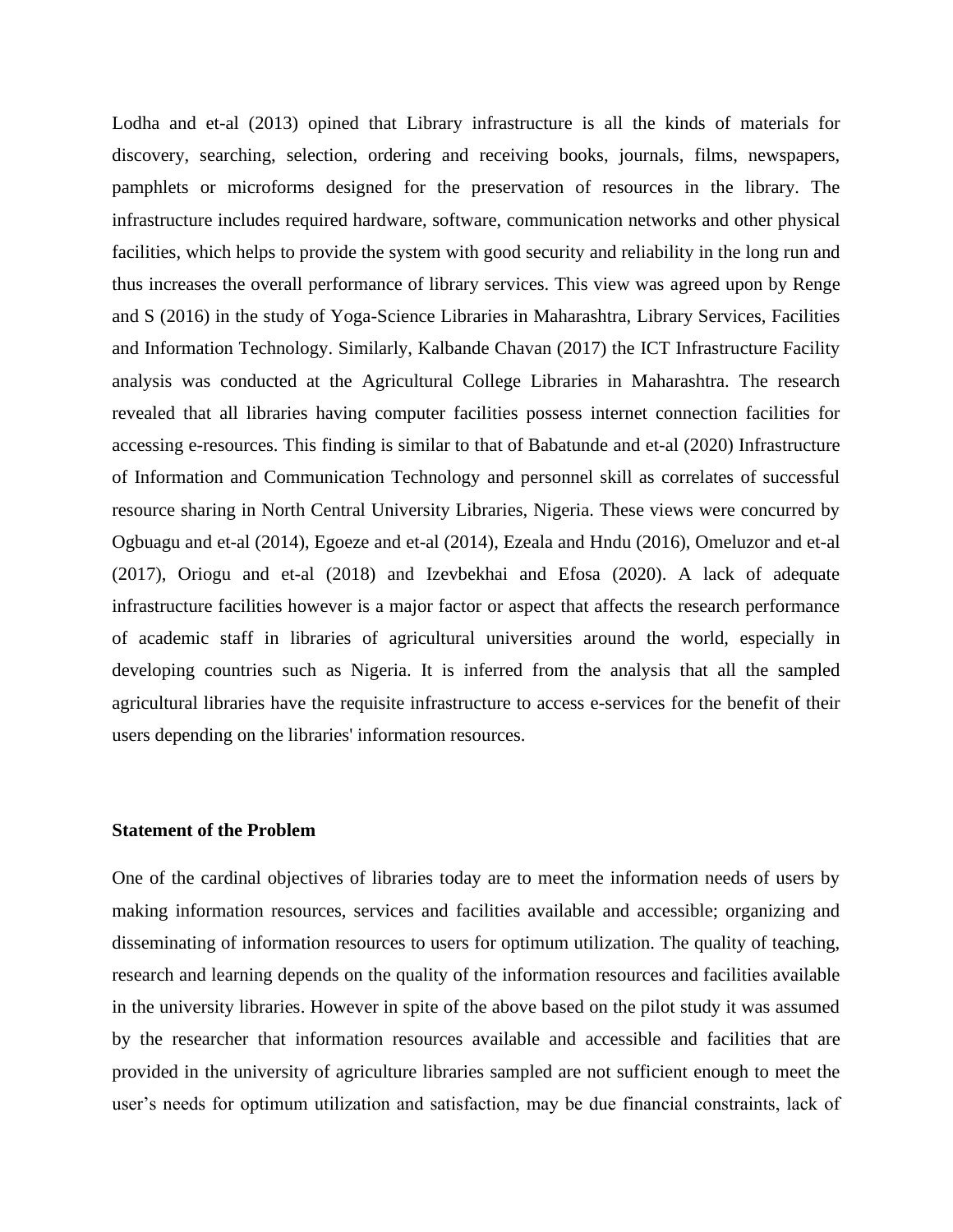guiding principle in acquiring the materials, accommodation spaces, selection policy and procedure and improper organization of the resources, unskillful and competencies among library staff. No study has been conducted to address the situation, in fact to the best of the researcher's knowledge, there has not been any study carried out on Factors Affecting Availability, Accessibility and Use of Information Tools and Facilities in Agriculture University Libraries by Postgraduate Students of FUAA, FUAM AND MOUA in Nigeria. In the light of the above therefore, the need for this study becomes imperative; it has become expedient to ascertain the level of provision, access and utilization of information resources, facilities and the challenges associated with the use of information resources and facilities in University of Agriculture libraries sampled, Postgraduate Students are the respondents

### **Research Objectives**

The general objective of this study is to carry out a study on Factors Influencing the Availability, Accessibility and Utilization of Inf ormation Resources and Facilities in Agriculture University Libraries in Nigeria by Postgraduate Students of FUAA, FUAM and MOUA in Nigeria. Specifically the study is designed to:

1. Find out the various types of information resources and infrastructural facilities that is available and accessible in university of agriculture libraries

2. Determine the extent is library resources are utilized in University of Agriculture Libraries under study

3. Identify challenges associated with the use of Information sources and facilities by library users in university of agriculture libraries under study

### **Table 1: Population of the respondents**

| C/N<br><b>DIT</b><br>. . | students<br>Postgraduate<br>. | Sampled<br>$\sim$ | administered<br><b>Juestionnaire</b> | <b>Ouestionnaire retrieved</b><br>$\sim$ $\sim$ |
|--------------------------|-------------------------------|-------------------|--------------------------------------|-------------------------------------------------|
|                          | 6933                          | 70<br>. .         | 78                                   | 50<br>ັ                                         |
|                          | ____                          |                   |                                      |                                                 |

Figure 1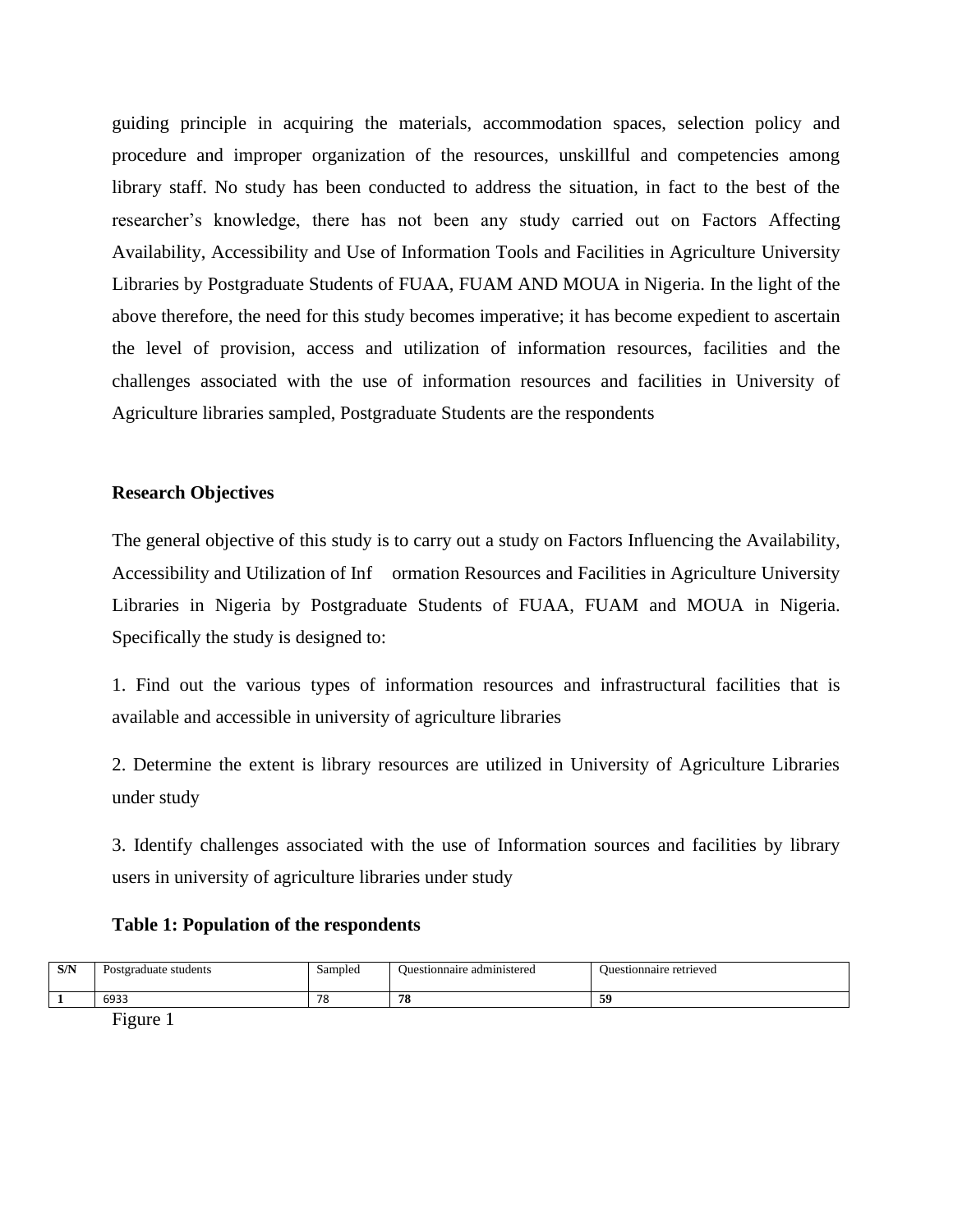

Table 1 revealed that 78 undergraduate students were selected as sample for this study. And 78 questionnaires were administered and retrieved 59 making 75.64%.

## **Table 2: Demographic of respondents**

| Gender | Frequency | Percentage % |
|--------|-----------|--------------|
| Male   | 39        | 66.10%       |
| Female | 20        | 33.90%       |

Figure 2

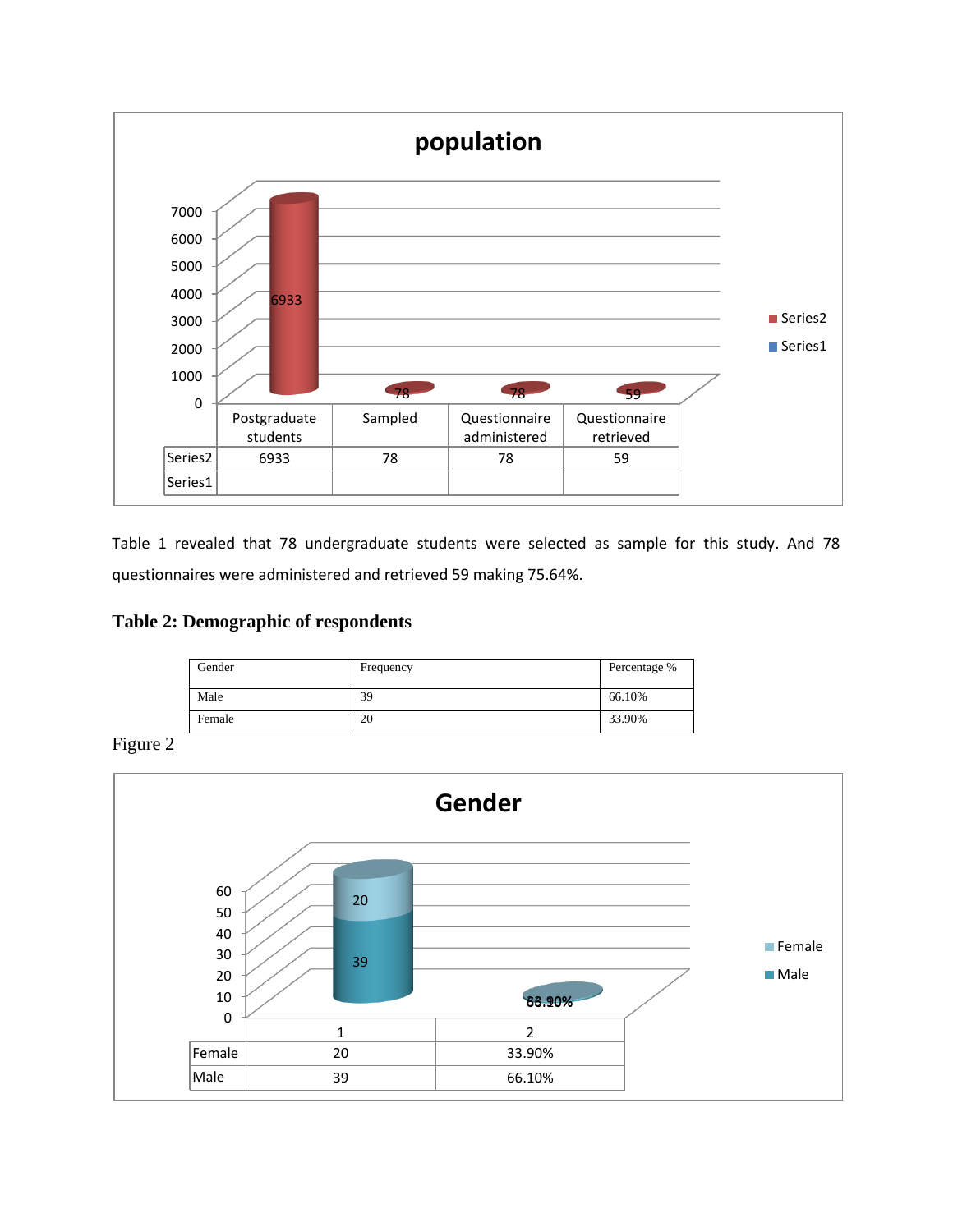Based on the gender distribution 39 (66.10%) were male while the remaining 20 (33.90%) were female. The result from this table implies that there were more male among the students used for this study. Figure 2 below presents the result from the table in a bar chart.

### **RESULTS OF THE FINDINGS AND DISCUSSIONS**

|  | <b>Table 3 Information resources available</b> |  |  |
|--|------------------------------------------------|--|--|
|--|------------------------------------------------|--|--|

|                | Information resources         | Yes | N <sub>o</sub> |
|----------------|-------------------------------|-----|----------------|
| S/N            | <b>Print collection</b>       |     |                |
| 1              | Journals                      | N   | X              |
| $\overline{2}$ | <b>Text books</b>             | N   | X              |
| 3              | Conference proceedings        | ٦   | X              |
| $\overline{4}$ | Technical report              |     | X              |
| 5              | Thesis/Dissertations/projects | ٦   | $\mathbf x$    |
| 6              | <b>Bulletins</b>              |     | X              |
| $\overline{7}$ | Magazines                     |     | X              |
| 8              | News papers                   | ٦   | X              |
| 9              | Maps                          | ٦   | X              |
| 10             | Government publications       |     | X              |
| 11             | Atlas                         |     | X              |
| 12             | <b>Dictionaries</b>           | N   | X              |
| 13             | Poster                        |     | X              |
|                | <b>Databases</b>              |     |                |
| 1              | <b>AGORA</b>                  | ٦   | X              |
| $\overline{c}$ | <b>BIOLINE, BIOMED</b>        |     | X              |
| 3              | <b>OARE</b>                   | ٦   | X              |
| $\overline{4}$ | DOAJ,HINDAWI, WORLDCAT        | ٦   | X              |
| 5              | HINARI, POB MED, FRMED        |     | X              |
| 6              | <b>PLOS</b>                   |     | X              |
| 7              | <b>REPEE</b>                  | À   | X              |
| 8              | WASH LAW, FINDLAW, HEINONLINE | ٦   | X              |
| 9              | <b>LIBDEX</b>                 | ٦   | X              |
| 10             | E-GRANARY                     |     | X              |

Table 4 Availability of Information, Facilities in Agriculture libraries sampled

|             | Library facilities |                         |                       |                               |                         |                     |                               |                        |                                  |                 |  |
|-------------|--------------------|-------------------------|-----------------------|-------------------------------|-------------------------|---------------------|-------------------------------|------------------------|----------------------------------|-----------------|--|
| Universit   | Drinking Water     | Rest room<br>Facilities | Lightening/Ventilatio | AC<br>(Heating<br>$&$ Cooling | Uninterrupte<br>d Power | Suitable<br>Humidit | Adequat<br>e Space<br>Reading | Parkin<br>g<br>Facilit | Availabilit<br>y of<br>Transport | Noise<br>Contro |  |
| <b>UAM</b>  | No                 | No                      | Yes                   | Yes                           | No                      | Yes                 | Yes                           | Yes                    | Yes                              | Yes             |  |
| <b>MOUA</b> | No                 | Yes                     | Yes                   | Yes                           | N <sub>0</sub>          | Yes                 | Yes                           | Yes                    | N <sub>o</sub>                   | Yes             |  |
| <b>FUAA</b> | Yes                | Yes                     | Yes                   | Yes                           | N <sub>0</sub>          | Yes                 | Yes                           | N <sub>O</sub>         | Yes                              | Yes             |  |

From Table 3 and 4 above It can be seen that out of the twenty three (23) information resources thirteen (13) are prints and ten (10) are electronic resources/databases (items) considered. Therefore out of fourteen (13) print resources thirteen (11) were available is only two (2) were not available. Those print resources that are available includes Journals, Text books, Conference proceedings, Technical reports, Thesis/Dissertations/projects, News papers, Maps and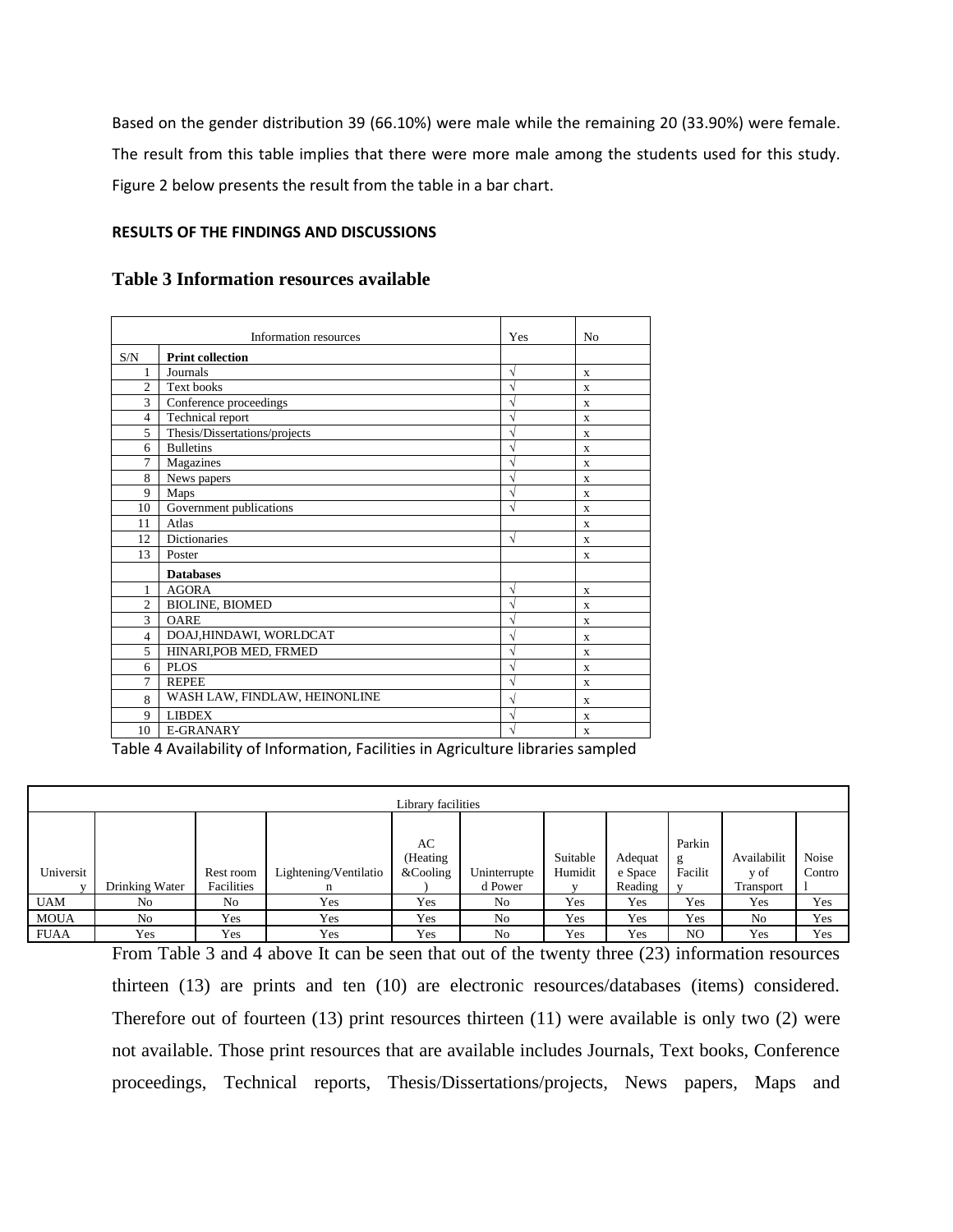Government publications others are Dictionaries, , Magazines and Bulletins the only one (1)that is not available are Posters and Atlas. Hence the total number of information resources available. The available electronic/databases information resources are: AGORA, BIOLINE, BIOMED, OARE, DOAJ,HINDAWI, WORLDCAT, HINARI,POB MED, FRMED, PLOS, REPEE, WASH LAW, FINDLAW, HEINONLINE , LIBDEX and E-GRANARY and OPAC while Drinking Water, Rest room Facilities and Uninterrupted Power in UAM and MOUA is not available is the only MOUA doesn't has Availability of Transport.

| <b>FUAM</b>                             | Postgraduates  |       |                |       |                |       |                |       |                |       |
|-----------------------------------------|----------------|-------|----------------|-------|----------------|-------|----------------|-------|----------------|-------|
|                                         | Very           |       |                |       | Medium         |       | Low            |       | Very<br>low    |       |
| Library resources and services          | high<br>F      |       | High<br>F      |       | F              | %     | F              | %     | F              | %     |
| frequency/%                             |                | %     |                | %     |                |       |                |       |                |       |
| Journals                                | 10             | 55.56 | $\overline{7}$ | 38.89 | $\mathbf 1$    | 5.56  | 0              | 0.00  | 0              | 0.00  |
| Text books & Ref books                  | 8              | 44.44 | $\overline{2}$ | 11.11 | 0              | 0.00  | 0              | 0.00  | $\mathbf{1}$   | 5.56  |
| Conf proceedings & Technical<br>reports | 3              | 16.67 | $\overline{2}$ | 11.11 | $\overline{2}$ | 11.11 | $\overline{7}$ | 38.89 | 3              | 16.67 |
| Government publications                 | 4              | 22.22 | 3              | 16.67 | 3              | 16.67 | 5              | 27.78 | 3              | 16.67 |
| Thesis /Dissertations/ projects         | $\overline{4}$ | 22.22 | 3              | 16.67 | 5              | 27.78 | 3              | 16.67 | $\overline{2}$ | 11.11 |
| Magazines                               | 3              | 16.67 | 5              | 27.78 | 6              | 33.33 | 3              | 16.67 | $\mathbf{1}$   | 5.56  |
| News papers                             | $\overline{2}$ | 11.11 | 6              | 33.33 | 5              | 27.78 | 4              | 22.22 | $\mathbf{1}$   | 5.56  |
| Atlas, Maps&Posters                     | $\overline{4}$ | 22.22 | 5              | 27.78 | 3              | 16.67 | 5              | 27.78 | $\mathbf{1}$   | 5.56  |
| Manuscripts                             | 3              | 16.67 | $\overline{2}$ | 11.11 | 8              | 44.44 | 3              | 16.67 | $\overline{2}$ | 11.11 |
| E-databases                             | 2              | 11.11 | 4              | 22.22 | 5              | 27.78 | 4              | 22.22 | 3              | 16.67 |
| E-Books                                 | $\overline{4}$ | 22.22 | 3              | 16.67 | 5              | 27.78 | 3              | 16.67 | $\overline{2}$ | 11.11 |
| E-Journals                              | 4              | 22.22 | 4              | 22.22 | 5              | 27.78 | 4              | 22.22 | $\mathbf{1}$   | 5.56  |
| E-thesis/projects                       | $\overline{4}$ | 22.22 | 4              | 22.22 | 4              | 22.22 | 3              | 16.67 | $\overline{2}$ | 11.11 |
| E-Newspapers&E-Zines                    | $\overline{2}$ | 11.11 | 5              | 27.78 | 5              | 27.78 | $\overline{2}$ | 11.11 | 4              | 22.22 |
| CDROM                                   | 4              | 22.22 | $\overline{4}$ | 22.22 | 4              | 22.22 | 3              | 16.67 | $\overline{2}$ | 11.11 |
| Microfilms&Microfiche                   | 6              | 33.33 | 3              | 16.67 | 6              | 33.33 | $\overline{2}$ | 11.11 | $\mathbf{1}$   | 5.56  |
| Radio                                   | 9              | 50.00 | $\overline{2}$ | 11.11 | 5              | 27.78 | $\overline{2}$ | 11.11 | 0              | 0.00  |
| Telvision                               | 14             | 77.78 | 4              | 22.22 | 0              | 0.00  | $\Omega$       | 0.00  | $\Omega$       | 0.00  |
| <b>MOUA</b>                             |                |       |                |       | Postgraduates  |       |                |       |                |       |
| Library resources and services          | Very<br>high   |       | High           |       | Medium         |       | Low            |       | Very<br>low    |       |
| frequency/%                             | F              | $\%$  | F              | %     | F              | %     | F              | %     | F              | %     |
| Journals                                | 17             | 80.95 | 4              | 19.05 | 0              | 0.00  | 0              | 0.00  | 0              | 0.00  |
| Text books & Ref books                  | 17             | 80.95 | 10             | 47.62 | 0              | 0.00  | $\mathbf{1}$   | 4.76  | 3              | 14.29 |
| Conf proceedings & Technical            |                |       | 3              |       |                |       | 4              |       | $\overline{2}$ | 9.52  |
| reports                                 | 11             | 52.38 |                | 14.29 | 1              | 4.76  |                | 19.05 |                |       |
| Government publications                 | 11             | 52.38 | $\mathbf{1}$   | 4.76  | 3              | 14.29 | 4              | 19.05 | $\overline{2}$ | 9.52  |

**Table 5. Library resources and facilities available**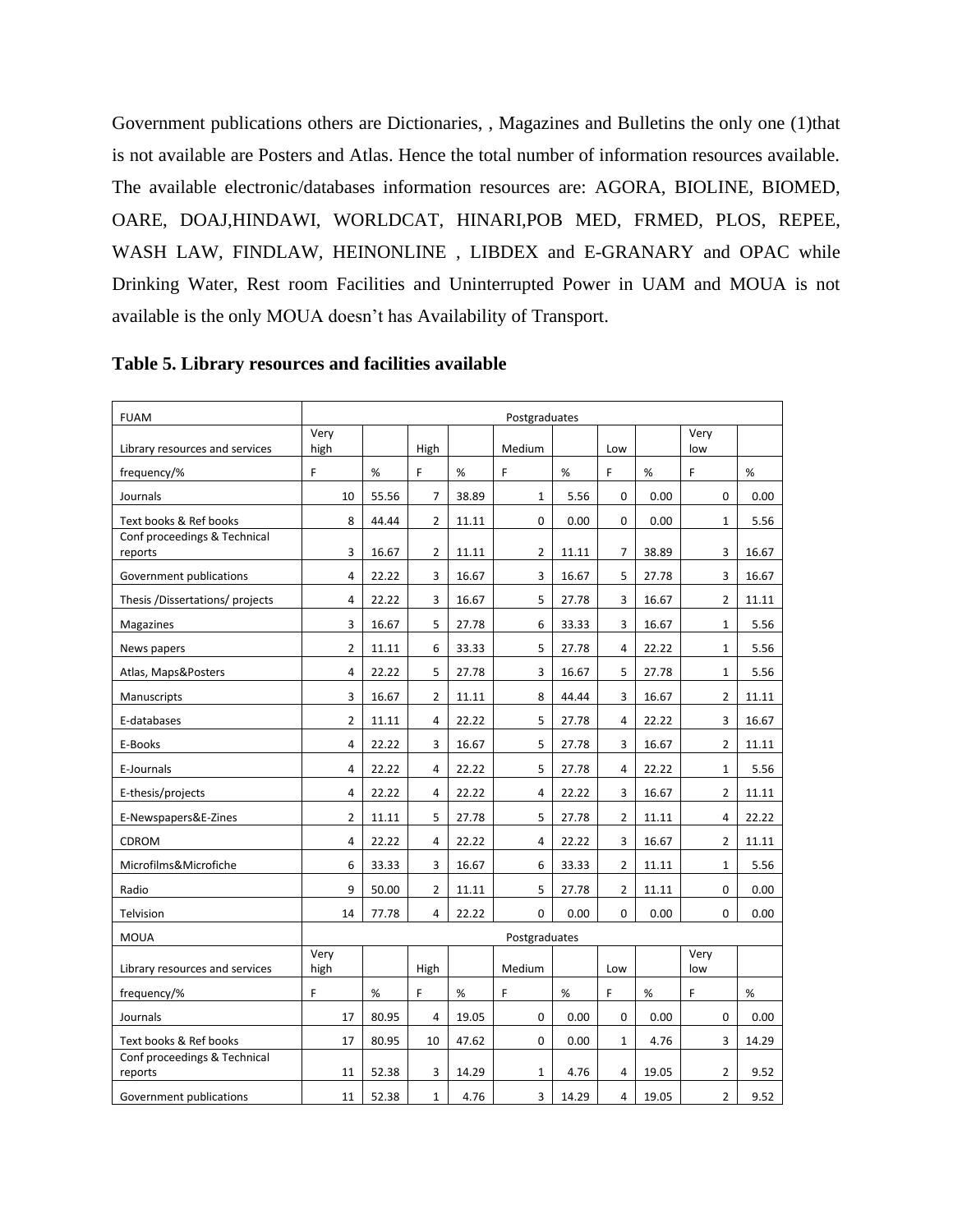| Thesis /Dissertations/ projects         | 6            | 28.57 | 4            | 19.05 | 3              | 14.29 | $\overline{2}$ | 9.52  | 0              | 0.00  |
|-----------------------------------------|--------------|-------|--------------|-------|----------------|-------|----------------|-------|----------------|-------|
| <b>Magazines</b>                        | 5            | 23.81 | 4            | 19.05 | 4              | 19.05 | 6              | 28.57 | 2              | 9.52  |
| News papers                             | 3            | 14.29 | 5            | 23.81 | 8              | 38.10 | $\overline{2}$ | 9.52  | $\overline{2}$ | 9.52  |
| Atlas, Maps&Posters                     | 6            | 28.57 | 2            | 9.52  | 8              | 38.10 | 3              | 14.29 | 2              | 9.52  |
| Manuscripts                             | 5            | 23.81 | 3            | 14.29 | 9              | 42.86 | 1              | 4.76  | 3              | 14.29 |
| E-databases                             | 4            | 19.05 | 4            | 19.05 | 7              | 33.33 | 6              | 28.57 | 0              | 0.00  |
| E-Books                                 | 2            | 9.52  | 3            | 14.29 | 8              | 38.10 | 6              | 28.57 | 2              | 9.52  |
| E-Journals                              | 2            | 9.52  | 3            | 14.29 | 8              | 38.10 | 6              | 28.57 | 2              | 9.52  |
| E-thesis/projects                       | 2            | 9.52  | 3            | 14.29 | 10             | 47.62 | 6              | 28.57 | $\mathbf{1}$   | 4.76  |
| E-Newspapers&E-Zines                    | 2            | 9.52  | 5            | 23.81 | 5              | 23.81 | $\overline{7}$ | 33.33 | 0              | 0.00  |
| CDROM                                   | 5            | 23.81 | 6            | 28.57 | 2              | 9.52  | 8              | 38.10 | $\mathbf{1}$   | 4.76  |
| Microfilms&Microfiche                   | 6            | 28.57 | 4            | 19.05 | 2              | 9.52  | 9              | 42.86 | 0              | 0.00  |
| Radio                                   | 9            | 42.86 | 3            | 14.29 | 1              | 4.76  | 6              | 28.57 | $\overline{2}$ | 9.52  |
| Telvision                               | 10           | 47.62 | 0            | 0.00  | 5              | 23.81 | 4              | 19.05 | $\overline{2}$ | 9.52  |
| <b>FUAA</b>                             |              |       |              |       | Postgraduates  |       |                |       |                |       |
| Library resources and services          | Very<br>high |       | High         |       | Medium         |       | Low            |       | Very<br>low    |       |
| frequency/%                             | F            | $\%$  | F            | $\%$  | F              | $\%$  | F              | $\%$  | F              | $\%$  |
| Journals                                | 13           | 65.00 | 2            | 10.00 | 3              | 15.00 | 1              | 5.00  | $\mathbf{1}$   | 5.00  |
| Text books & Ref books                  | 11           | 55.00 | $\mathbf{1}$ | 5.00  | 6              | 30.00 | $\mathbf{1}$   | 5.00  | $\mathbf{1}$   | 5.00  |
| Conf proceedings & Technical<br>reports | 5            | 25.00 | 2            | 10.00 | 7              | 35.00 | 3              | 15.00 | 3              | 15.00 |
| Government publications                 | 3            | 15.00 | 4            | 20.00 | 6              | 30.00 | 5              | 25.00 | 2              | 10.00 |
| Thesis /Dissertations/ projects         | 6            | 30.00 | 2            | 10.00 | 4              | 20.00 | 5              | 25.00 | 3              | 15.00 |
| Magazines                               | 4            | 20.00 | 4            | 20.00 | 6              | 30.00 | 4              | 20.00 | $\overline{2}$ | 10.00 |
| News papers                             | 4            | 20.00 | 5            | 25.00 | 8              | 40.00 | $\overline{2}$ | 10.00 | $\mathbf{1}$   | 5.00  |
| Atlas, Maps&Posters                     | 5            | 25.00 | 4            | 20.00 | 7              | 35.00 | 3              | 15.00 | 1              | 5.00  |
| Manuscripts                             | 3            | 15.00 | 4            | 20.00 | 9              | 45.00 | 4              | 20.00 | 0              | 0.00  |
| E-databases                             | 7            | 35.00 | 0            | 0.00  | 8              | 40.00 | 4              | 20.00 | $\mathbf{1}$   | 5.00  |
| E-Books                                 | 8            | 40.00 | 2            | 10.00 | 5              | 25.00 | 4              | 20.00 | 1              | 5.00  |
| E-Journals                              | 11           | 55.00 | 0            | 0.00  | 3              | 15.00 | 3              | 15.00 | 3              | 15.00 |
| E-thesis/projects                       | 7            | 35.00 | 3            | 15.00 | 3              | 15.00 | 5              | 25.00 | 2              | 10.00 |
| E-Newspapers&E-Zines                    | 4            | 20.00 | 5            | 25.00 | 3              | 15.00 | 4              | 20.00 | 4              | 20.00 |
| CDROM                                   | 5            | 25.00 | 4            | 20.00 | 4              | 20.00 | 3              | 15.00 | 4              | 20.00 |
| Microfilms&Microfiche                   | 7            | 35.00 | 5            | 25.00 | 4              | 20.00 | $\overline{2}$ | 10.00 | $\overline{2}$ | 10.00 |
| Radio                                   | 8            | 40.00 | 8            | 40.00 | 3              | 15.00 | 0              | 0.00  | $\mathbf 1$    | 5.00  |
| Telvision                               | $11\,$       | 55.00 | 4            | 20.00 | $\overline{2}$ | 10.00 | 0              | 0.00  | 3              | 15.00 |

In order to ascertain the extent of utilization of Information Resources, and Facilities in Agriculture University Libraries studied, the respondents were provided with a list of Information Resources and Facilities to rank according to priority. Above table shows the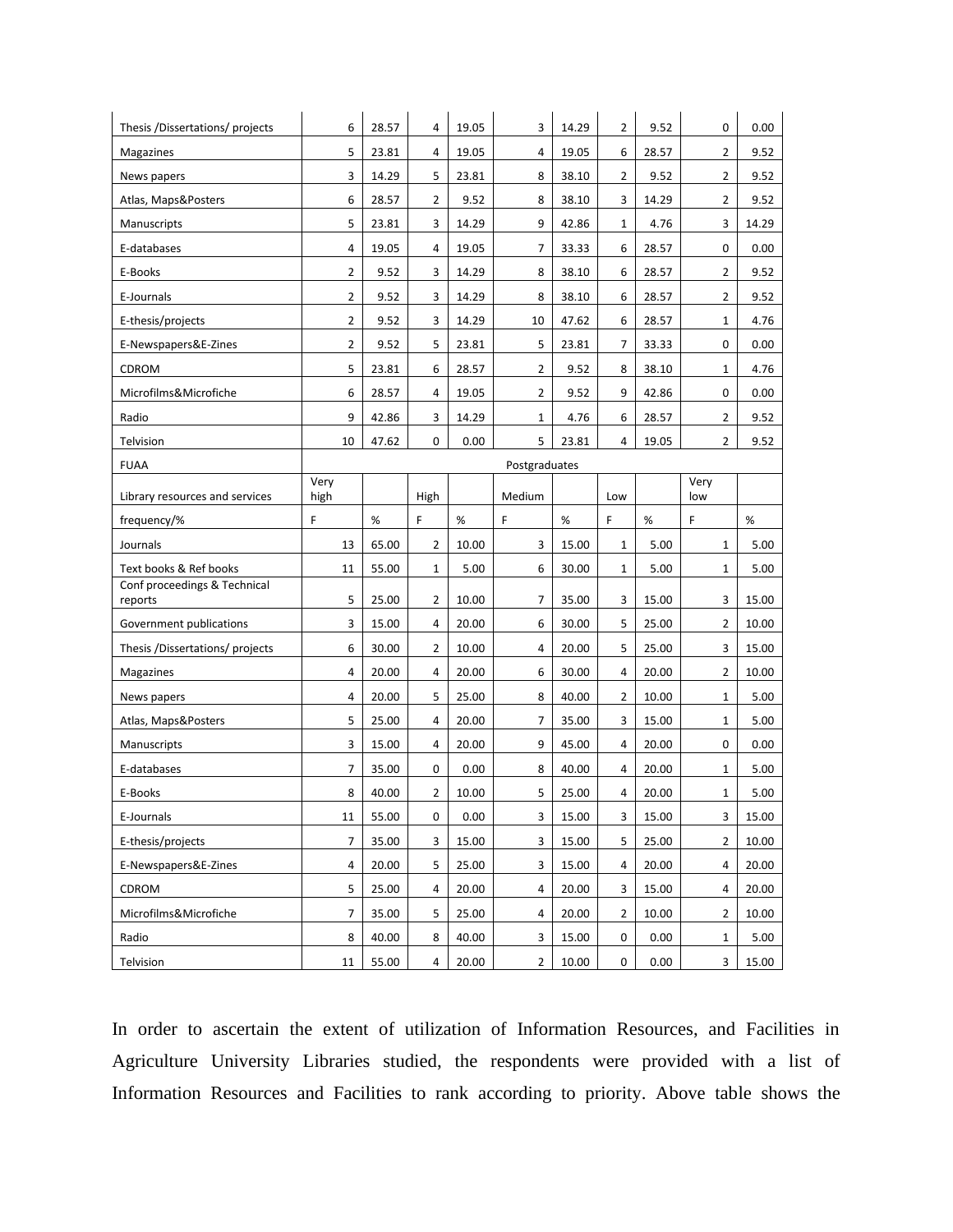information Sources rank as per priority in Agriculture University Libraries studied. Majority of the respondents ranked books, newspapers; journals and magazines with higher score (73.68), (40.0), (72.22) and (56.0) respectively. Government publication and Atlas, Maps and Posters are the type of Library information resources were ranked lower with score (5.26)

#### **Constraints affecting utilization of information resources**

In order to define the restrictions on the usage of information resources sampled in the Agriculture University Libraries, the findings indicates that Poor internet work services Speed and other technical problems and Erratic power supply are the major constraints that hinder easy access and utilization of information resources as well as information about both print and digital new arrivals and lack of library space for conducive reading

# **RECOMMENDATIONS FOR PROVISIONS OF INFORMATION RESOURCES AND FACILITIES**

1. Provision of Facilities which are in high demand amongst the users, based on the needs of the different types of users, textbooks, journals, offline databases, e.g., E-Granary and other resources are to be procured by the Library. The responses to the questionnaire suggest that the users, especially academic staff, prefer to have many copies of prescribed journals and textbooks in the Library. The Post-graduates and academic staff suggested that apart from textbooks, reference books and periodicals should also be added to the existing collection.

2. With the advent of networking, internet and the information explosion the contemporary academic and students have these newfangled technologies, chances are more for most of them to access the information resources in the Library online rather than physically visiting the Library. If provisions are made in the Library to capture the information resource usage of these users, who access the Library through computer networks greater insights about the level of utilization could be gained. Library staff also requires in house training programmes on how to use these new technologies and information retrieval techniques so that they can give valuable inputs to the Library users. Findings reveal that the users hardly approach the Library staff for any assistance but not as to the reasons for such a scenario. It could either be because that (a) the Library staff are not well trained to assist the users, or (b) the staff are not fully cognizant of all the resources available in the Library, or (c) the staff are not skilled enough to guide in use of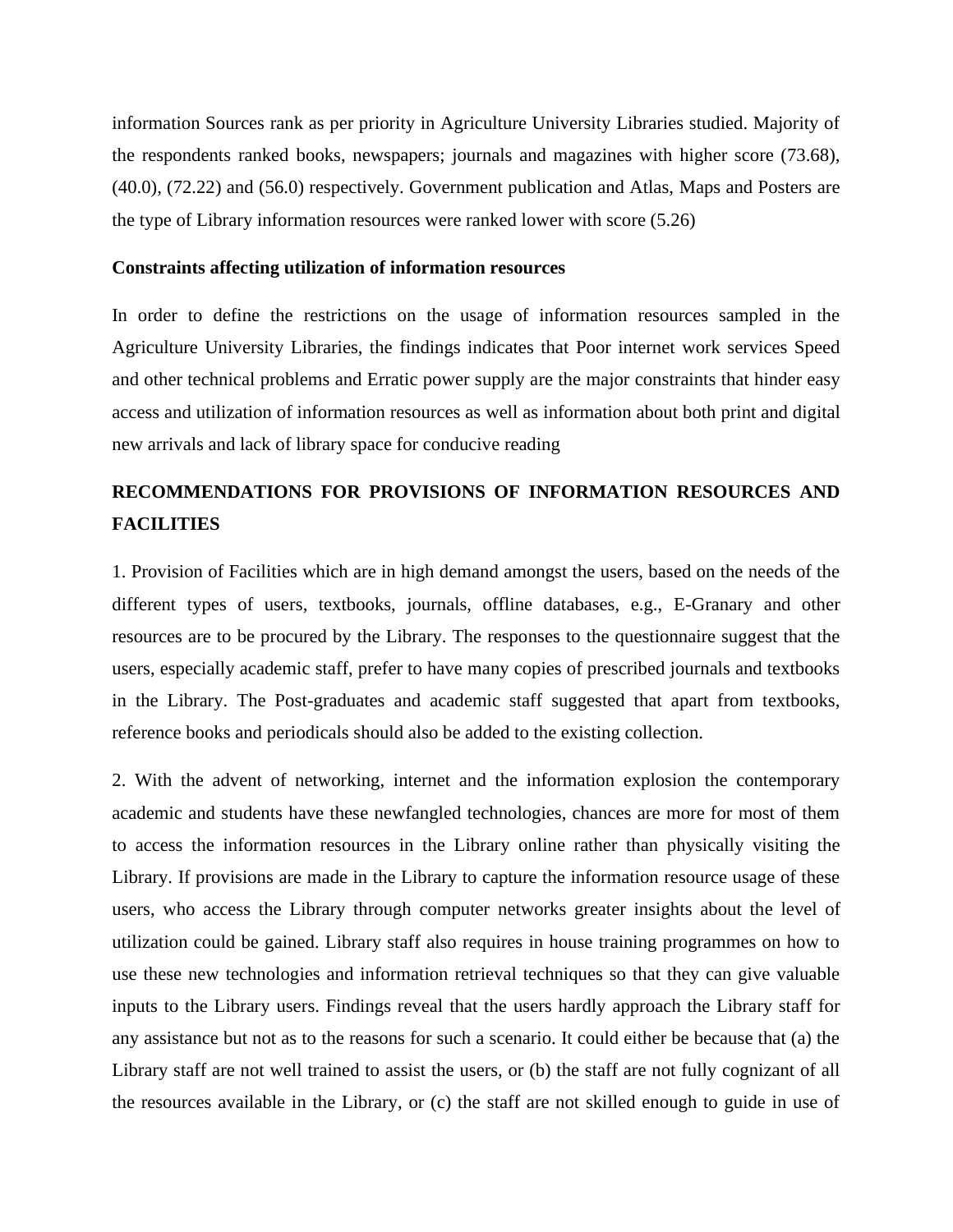various information resources, especially e-resources, or (d) lack the communication skills to share their knowledge with the users. Whatever reason, the ultimate losers are both the information providers and users of the Library resources and facilities. The Library staff would be upset or the security of at risk if maximum utilization of the existing information resources and facilities are not happening and the users would regret that they could not get on time information needed for their teaching, learning and research.

3. It is essential to train the Library staff on all these aspects and improve their relationships and skills. Efforts could also be made to create a comprehensive Frequently Asked Questions (FAQs) module about the availability, location and ways and means of using these facilities which would prove very useful for the end user. 4. Subscription to different digital information resources and e-databases is warranted so that the users will have access to different types of information resources necessary for their academic pursuit and research work. With the advent of internet and information explosion, it has become almost impossible to physically acquire the different resources you're required in the Library and if the Library could subscribe to different online and offline databases the user could access any information they need in the library. Provision of Information Resources and facilities in Agriculture

4. Information resources should be accessible in a structured way and customized to meet user requirements by daily shelving and shelf reading at least every two hours, better cataloguing, classification and stacking of information resources so that it is easy to find information resources through well-designed user education/orientation programs to educate their users about the information resources These programs help users of libraries explore the information tools, services and facilities available to the fullest degree.

5. In order to illuminate the resources available in the digital library, the library should establish an institutional archive and also view new arrival editions in the library.

6. Formulate a sound 'collection growth strategy" for online knowledge services in particular. It is important to periodically update the preferred knowledge services, such as subject papers, reference books, and back volumes of journals, thesis/dissertation and research reports,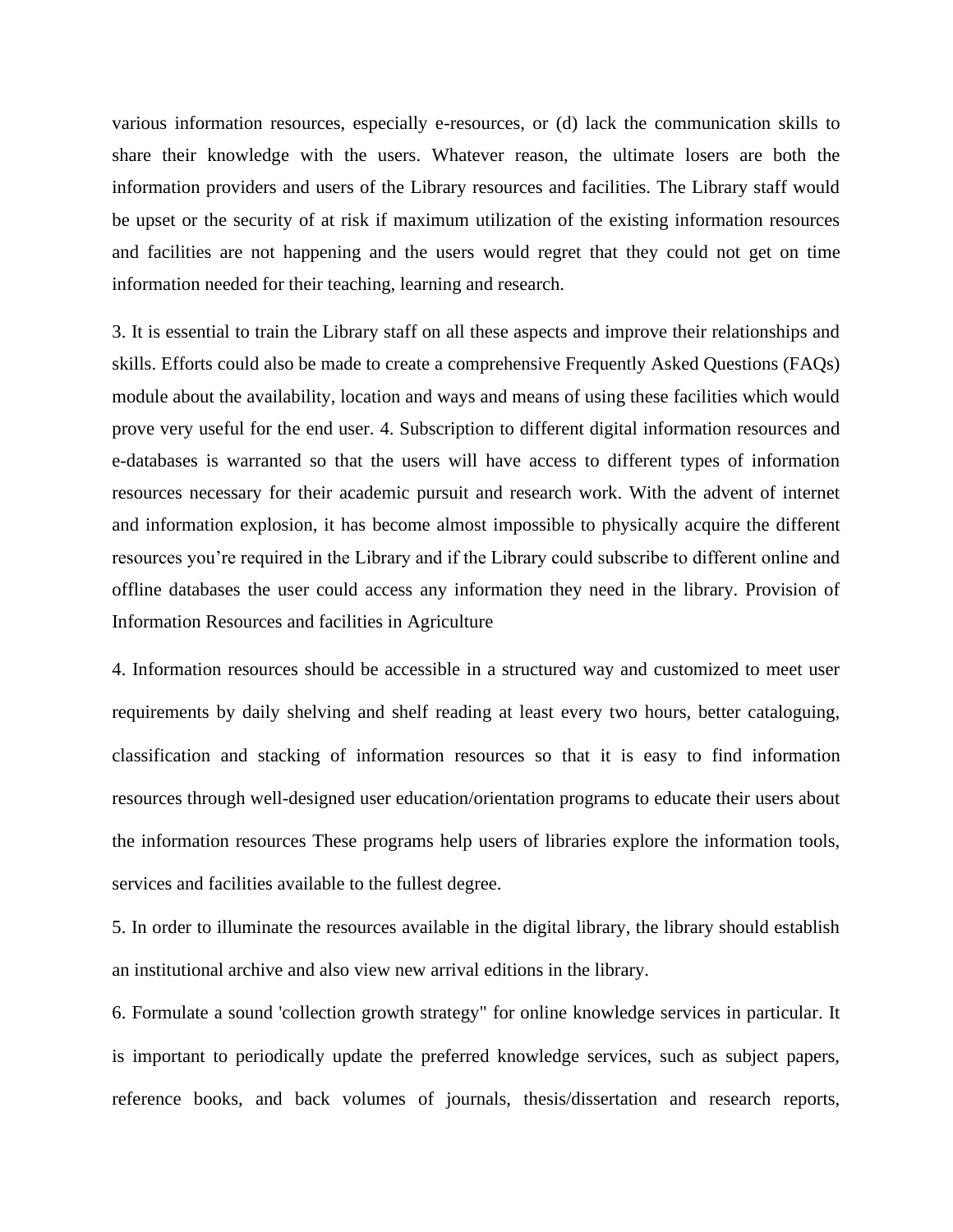bibliographies and reviews. It is important to upgrade electronic tools, such as CD-ROMs, online journals/e-journals, online full-text databases and e-books, and to regularly review their collection to assess the quality of information resources and infrastructure facilities.

7. By dividing reading space and sitting between men and women, having a separate section called "Research Section" and providing facilities such as a separate rest room and the internet, computers and printers with qualified staff may allow them to have a comfortable physical atmosphere.

8. Although online journals and databases are on the verge of becoming a reality, the study recommends that document delivery and inter-library loan services be expanded internationally, so that academic and non-academic services are maintained.

#### **CONCLUSION**

This study has explored the degree to which specific information resources and facilities are provided to Agriculture University Libraries sampled. The study also found that both print and electronic information resources played an essential role in the academic pursuits of the postgraduate students in Agriculture University Libraries under study The researcher has an attempted to know the existing information resources and facilities in the respective university libraries and also to carried their assessment by the respondents so as to know their information requirements The study has analyzed various issues related to the utilization of the existing Library resources, facilities available provided to the users in the Agriculture University Libraries in country.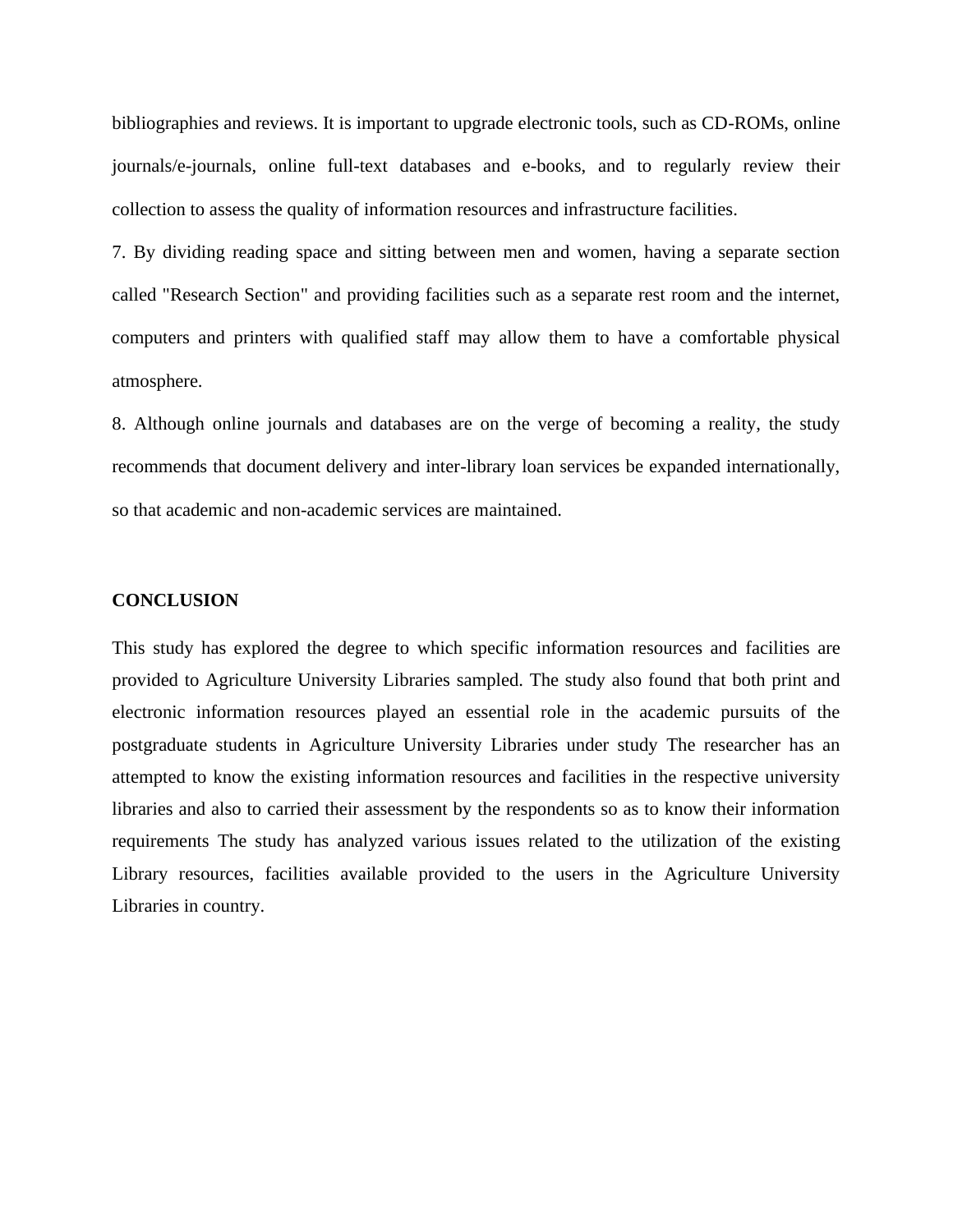#### *References*

- *Aba, J., Beetseh, K., Ogban, O. O., & Monica, E. U. (2015). The Use of Internet Services by Postgraduate Students for Research in Francis Idachaba Library, University ofAgriculture Makurdi. IOSR Journal of Research & Method in Education (IOSR , 15-23.*
- *Abbas, M. A., & Siddique, N. (2020). A Study of ICT Competencies among UniversityLibrary Professionals of Punjab, Pakistan". Library Philosophy and Practice (e-journal) , 1-26.*
- *Abubakar, J. D. (2020). Availability and Accessibility of Information Resources In University Libraries For Students' Academic Use: A Case Study Of Pharmaceutical Science Students Of The University Of Jos. Library Philosophy and Practice , 1-19.*
- *Abubakar, M. S. (2017). Availability and Utilization of Electronic Information Databases for Research by Agricultural Scientists in Federal University Libraries in North Central Nigeria . Library Philosophy and Practice (e-journal) , 1-33.*
- *Afianmagbon, B. Afolabi, T., & Taofeek, A. O. (2020). Information Literacy Skills, Availability of Information Resources as Factors Influencing Research Productivity of Academic Staff of Lead City University, Nigeria. Library Philosophy and Practice , 1-17.*
- *Ajiji Yakubu, M. (2017). The Importance of Information Technology on E-Libraries in Nigerian Universities. International Journal of Advanced Research inComputer Science and Software Engineering , 1-10.*
- *Akpe, P. D., Gabriel, I. A., & Gbashinma, C. N. (2018). The Availability and Utilization of Information Resources by Students of Akawe Torkula College of Advanced and Professional Studies (ATCAPS),. IOSR Journal of Research & Method in Education (IOSR-JRME) , 6-12.*
- *Aladeniyi, F. R., & Temitope, S. O. (2018). Utilization of Library Information Resources by Undergraduate Students of University Of Medical Science Ondo, State, Nigeria. American International Journal of Contemporary Research , 92-99.*
- *Babarinde., B. A., & Festus, O. (2020). Provision of Information resources and Services to Visually Impaired Students at Oyo State School for the Blind Ogbomoso, Nigeria. Library Philosophy and Practice , 1-20.*
- *Babatunde, T., Alhassan, Jibril, A., & Babalola, G. A. (2020). "Information And CommunicationTechnology Infrastructures And Staff Competence As Correlates Of Effective Resource Sharing InUniversity Libraries In North Central, Nigeria". Library*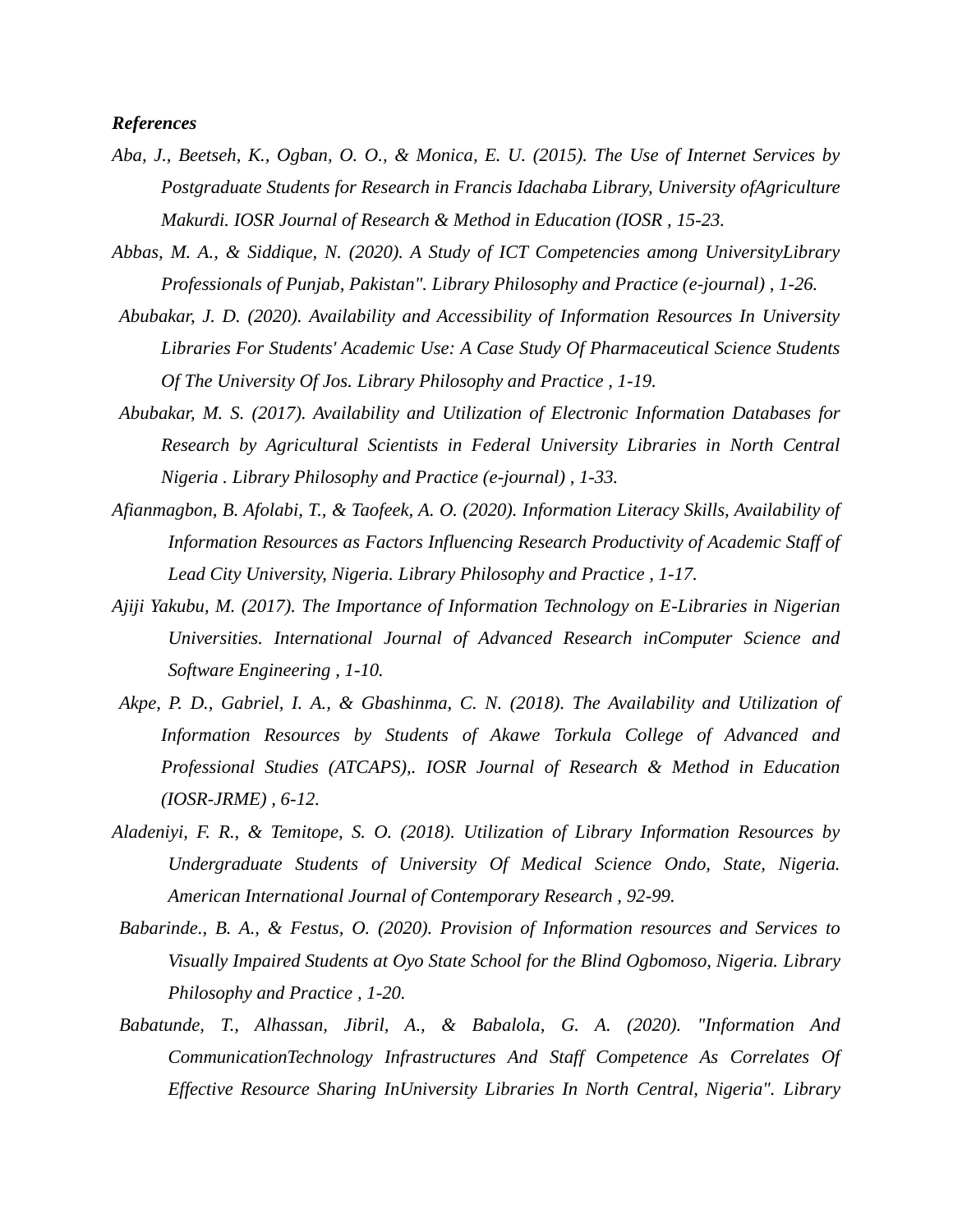*Philosophy and Practice (e-journal) , 1-16.*

- *Bello, S. A., & Chioma, N. E. (2020). Globalisation of Library and Information Services: An Assessment of the Level of ICT Deployment in Academic Libraries in Oyo State, Nigeria. Library Philosophy and Practice , 1-19.*
- *Choudhary, S., & Mukut, S. (2017). An Evaluation of ICT Infrastructure and Application in Selected College Libraries of Cachar District, Assam. International Journal of Digital Library Services , 56-62.*
- *Das, D., & Parnab, C. (2015). Library Automation: an overview. International Journal of Research in Library Science , 1-7.*
- *Egoeze, F., Sanjay, M. I., & Ricardo, C. P. (2014). An Evaluation of ICT Infrastructure and Application in Nigeria Universities. Acta Polytechnica Hungarica , 115-129.*
- *Ekene, U., Amaoge, D. A., & Nnamdi , E. (2016). Assessment of Available Resources and Library Services Provided in Two Medical Libraries in South-East Nigeria. International Journal of Library Scienc , 1-6.*
- *Ezeala, L. O., & Hundu, J. M. (2016). Use of Information by researchers: a Case Study of National Veterinary Research Institute, Vom. Journal of Research in Humanities and Social Science , 28-35.*
- *Gwang, J. M. (2016). Influence of Planning on Infrastructural Resources Provision in Nigerian University Libraries. Saudi Journal of Humanities and Social Sciences , 1-6*
- *Ifijeh, G., Juliana Iwu, I., & James, O. A. (2016). Digital Inclusion and Sustainable Development in Nigeria. 3rd International Conference on African Development Issues , 52-57.*
- *Ilogho, J. E., Alao, A., Adekeye, O., & Gesinde, A. (2020). The Role of Librarians in Health Information Provision for Depression Reduction. Library Philosophy and Practice , 1-19.*
- *Izevbekhai, Y. A., & Efosa, E. (2020). A critical Appraisal of Information and Communication Technology (ICT) Competency Among Library Users in Private University Libraries in Edo State, Nigeria. Library Philosophy and Practice (e-journal). , 1-21.*
- Jabbar, A., Saqib, U. R., & Muhammad, A. H. (2020). Accessibility and Use of Institutional *Repository among Research Scholars: A Case of COMSATS Institute of Information Technology, Lahore. Library Philosophy and Practice , 1-18.*
- *Jan, S. U., & Rehman, A. U. (2020). "Usability And Accessibility of Internet By The University Students of Pakistan: A Quantitative Study of Khushal Khan Khattakuniversity Karak-*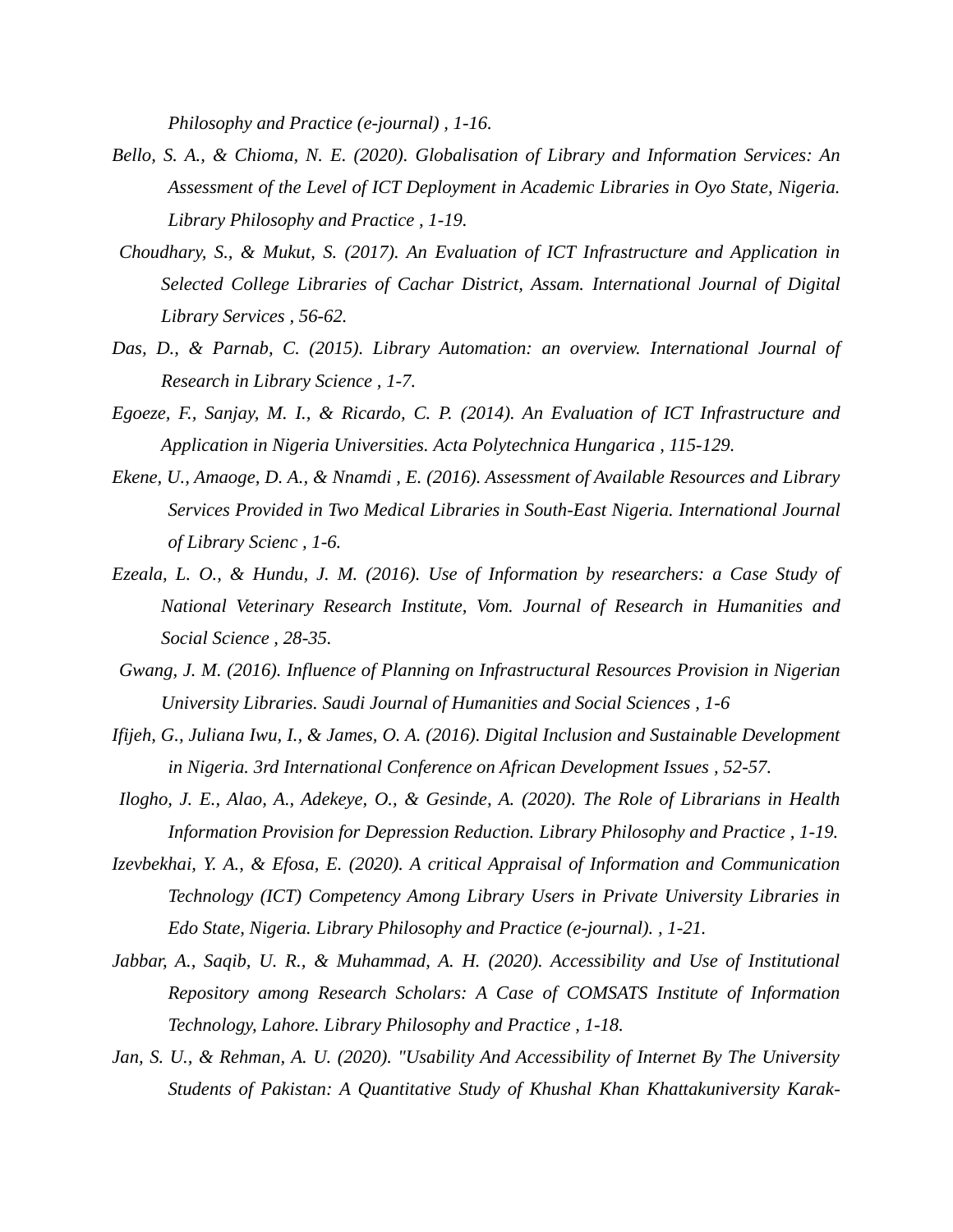*Pakistan". Library Philosophy and Practice (e-journal) , 1-15.*

- *Kalbande, D., & Chavan, S. P. (2017). ICT Infrastructure Facility in Agricultural College Libraries in Maharashtra. International Journal of Digital Library Services , 45-55.*
- *Kumar, G. K. (2017). Use of Information Resources and Services available in the library by the Postgraduate Students and Research scholars of University of Agricultural Sciences, Dharwad: a Study. International Journal of Digital Library Services , 1-12.*
- *Kutu, J. O., & Olabode, O. (2020). Information resources availability, utilisation and job performance of academic Librarians in selected university libraries in North-Central Nigeria. Library Philosophy and Practice , 1-28.*
- *Kwaghgba, 1. N., Matthew, T. C., & Rhoda, W. G. (2015). Assessment of Customer Satisfaction with Products and Services of Academic Libraries in Zaria Metropolis. International Journal of Academic Library and Information Science , 236-246.*
- *Lodha, B., Asha, G., & Pratibha, B. (2013). Digital Library: The New Mantra of Information Infrastructure. Pacific Business Review International , 29-35.*
- *Madondo, T., Nevermore, S., & Collence, T. C. (2017). on Use of Electronic Information Resources by Undergraduate Students in the Faculty of Management and Administration at Africa University, Mutare, Zimbabwe. Asian Research Journal of Arts & Social Sciences , 1-12.*
- *Madu, A. U., Ibrahim, V., & Saratu, C. M. (2018). Availability andUtilization of ICT forInformation Retrieval ByUndergraduate Students In Ramat Library, University of Maiduguri: A Case Study. Journal Of Humanities And Social Science , 1-8.*
- *Mahanta, P. K. (2020). "Usage of Information and Communication Technology in the Degree CollegeLibraries of Assam: A Study. Library Philosophy and Practice (e-journal). , 1-14.*
- *Ogbuagu, U., Ubi, P., & Effiom, L. (2014). OgbuaguCorruption and infrastructural decay: perceptible evidence from Nigeria. Journal of Economics and Sustainable Development , 20-27.*
- *Olasupo, I. O. (2017). Influence of Infrasturactural Facilities on Research Output of Academic Staff of Univeristy of Ibadan. Afro Asian Journal of Social Sciences , 1-15.*
- *Olubiyo, P. O., & Yemi, V. F. (2020). Awareness, Accessibility and Use of Serial Publications among Undergraduate Students of Adeyemi College of Education, Ondo. Library Philosophy and Practice , 1-19.*